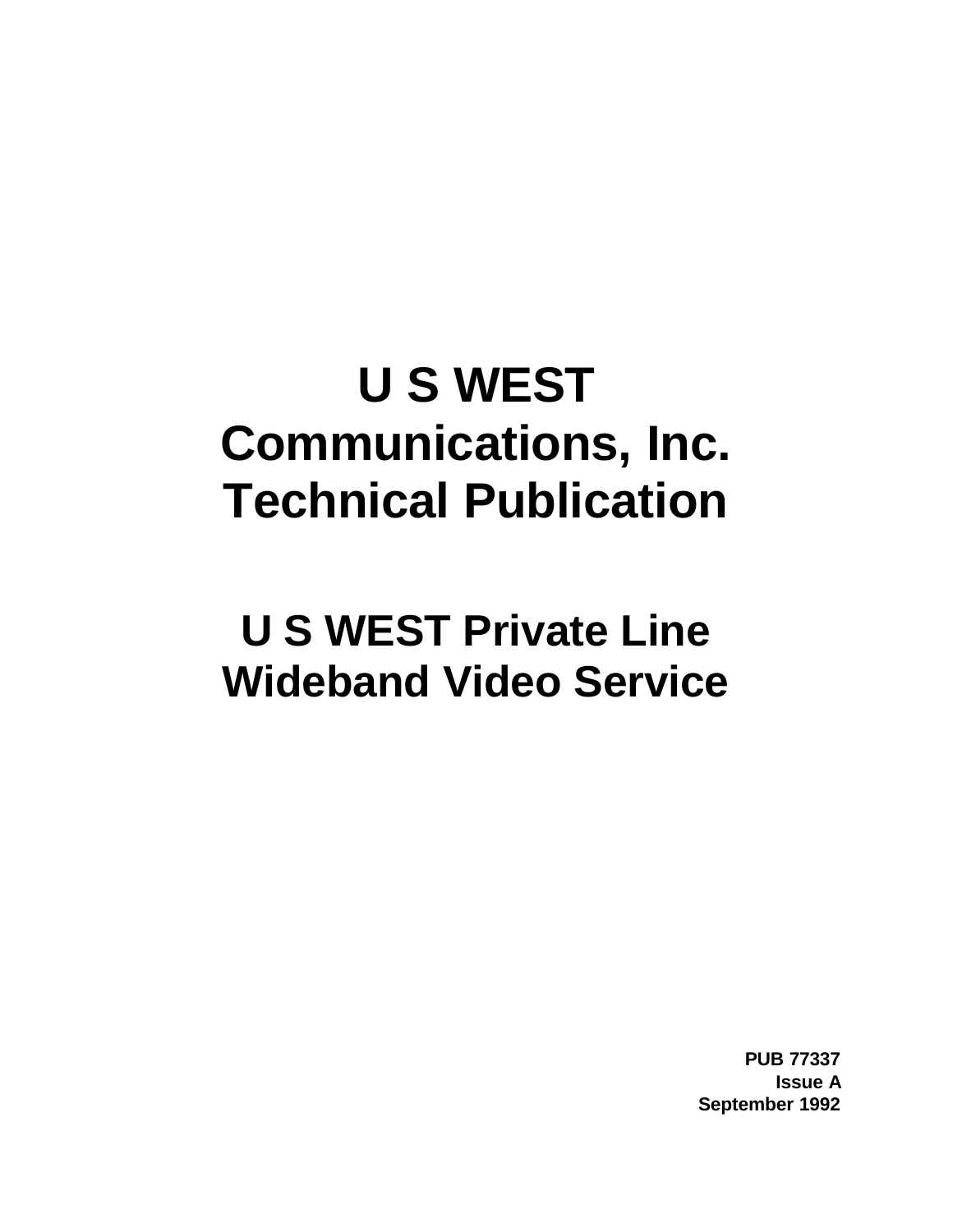# **U S WEST Communications, Inc. Technical Publication**

# **U S WEST Private Line Wideband Video Service**

**Printed in U.S.A. September 1992**

**Copyright 1992 PUB 77337 All Rights Reserved Issue A**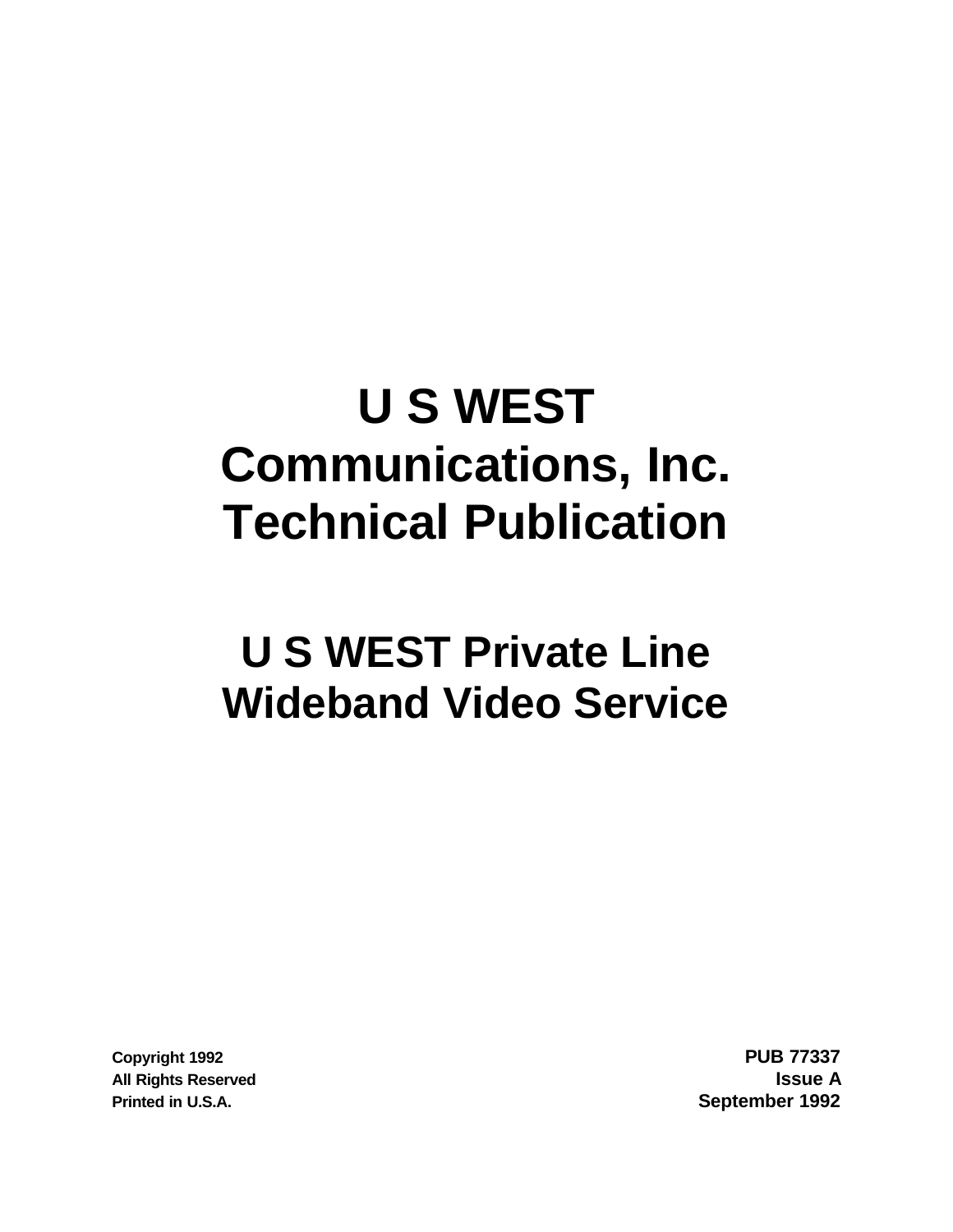#### NOTICE

This document describes U S WEST Private Line Wideband Video Service offered by U S WEST Communications, Inc. to its customers for Intrastate Service. It covers distinguishing service features, technical specifications and defines valid interfaces. The configurations covered in this document are Customer Premises-to-Customer Premises.

U S WEST Communications, Inc. reserves the right to revise this document for any reason, including but not limited to, conformity with standards promulgated by various governmental or regulatory agencies; utilization of advances in the state of the technical arts; or to reflect changes in the design of equipment, techniques, or procedures described or referred to herein.

Liability to anyone arising out of use or reliance upon any information set forth herein is expressly disclaimed, and no representation or warranties, expressed or implied, are made with respect to the accuracy or utility of any information set forth herein.

This document is not to be construed as a suggestion to any manufacturer to modify or change any of its products, nor does this publication represent any commitment by U S WEST Communications, Inc. to purchase any product whether or not it provides the described adequate notice in writing prior to any characteristics. Further, conformance to this publication does not constitute a guarantee of a given supplier's equipment and/or its associated documentation.

If further information is required, please contact:

U S WEST Business Resources, Inc. Manager - Information Release 1801 California, Rm. 1320 Denver, CO 80202 (303) 298-8740

Throughout this publication, the term U S WEST signifies U S WEST Communications, Inc.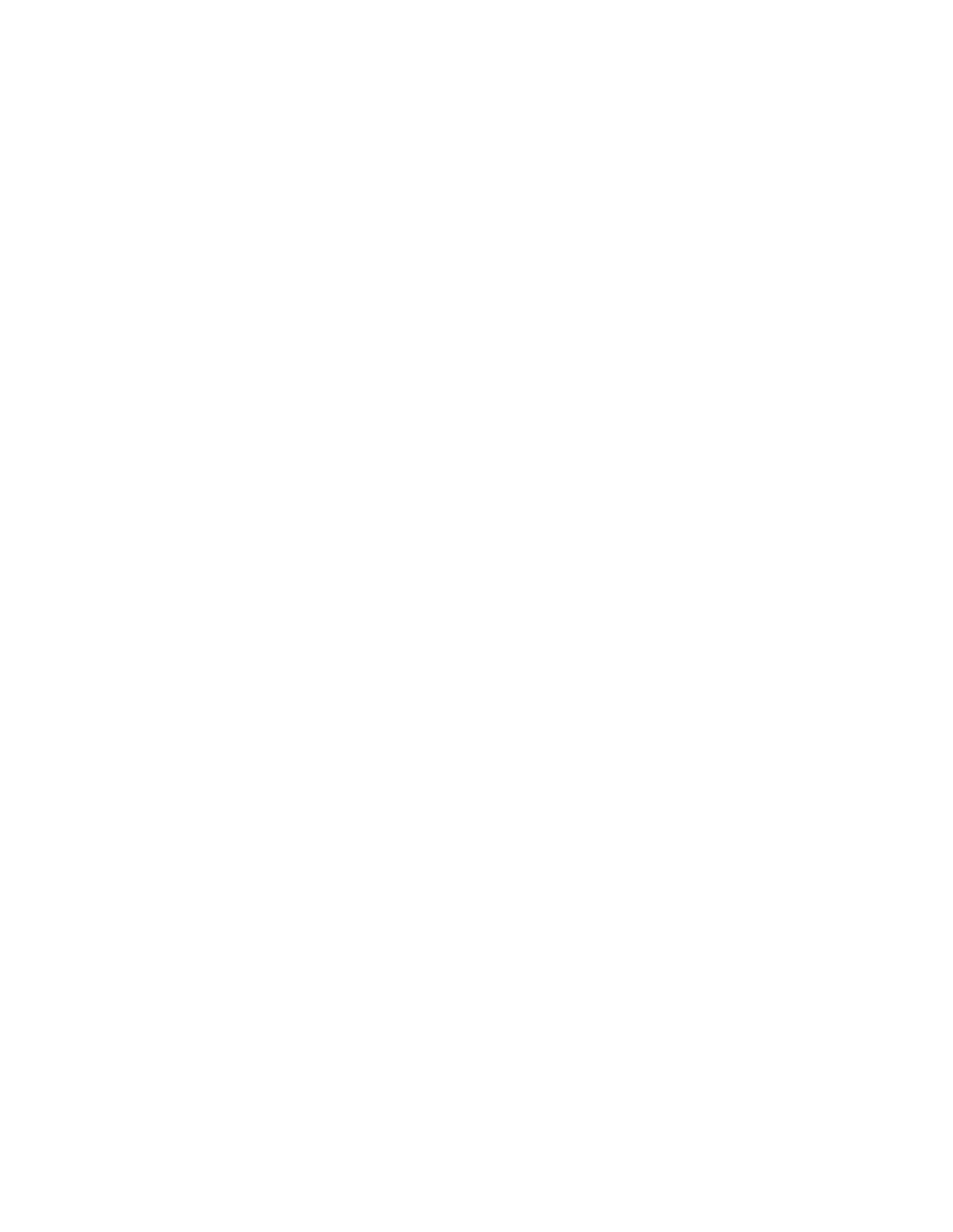# **COMMENTS**

# PLEASE TEAR OUT AND SEND YOUR COMMENTS/SUGGESTIONS TO:

# U S WEST BUSINESS RESOURCES, INC. Manager - Writing Services 1801 California, Room 1320 Denver, Colorado 80202 (303) 298-8740

Information from you helps us to improve our Publications. Please take a few moments to answer the following questions and return to the above address.

| Was this Publication valuable to you in determining<br>our requirements?                                                                                | YES        | NO .      |  |
|---------------------------------------------------------------------------------------------------------------------------------------------------------|------------|-----------|--|
| Was the information accurate and up-to-date?                                                                                                            | YES        | NO        |  |
| Was the information easily understood?                                                                                                                  | YES        | NO        |  |
| Were the contents logically sequenced?                                                                                                                  | YES        | NO        |  |
| Were the printed pages legible?                                                                                                                         | <b>YES</b> | NO.       |  |
| Do you feel the description in the Catalog of Technical<br>Information and/or Digest of Technical Information<br>adequately described this Publication? | YES.       | <b>NO</b> |  |

If you answered NO to any of the questions and/or if you have any other comments or suggestions, please explain:

| (Attach additional sheet, if necessary)                                    |  |
|----------------------------------------------------------------------------|--|
| Name                                                                       |  |
|                                                                            |  |
|                                                                            |  |
|                                                                            |  |
| Telephone Number National Account of the Contract of Telephone Number 2014 |  |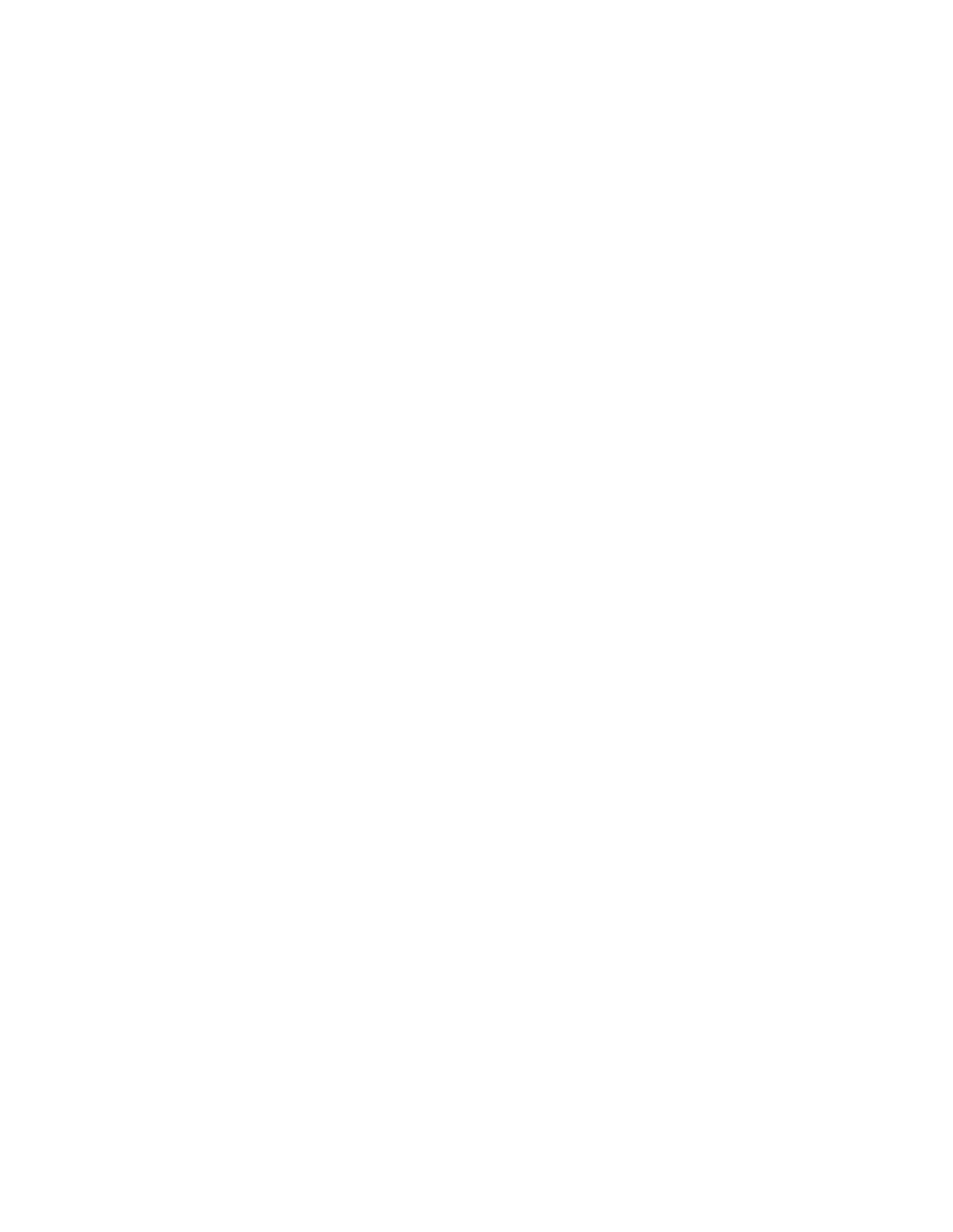# **CONTENTS**

# **Chapter and Section**

# Page

| 1.               | 1.1<br>1.2                                           |                                                              |
|------------------|------------------------------------------------------|--------------------------------------------------------------|
| 2.               | 2.1<br>2.2                                           |                                                              |
| 3.               | 3.1<br>3.2<br>3.3<br>3.4<br>3.5<br>3.6<br>3.7<br>3.8 | Network Channel Interface (NCI) Codes Intrastate Service 3-4 |
| $\overline{4}$ . | 4.1<br>4.2                                           |                                                              |
| 5.               | 5.1<br>5.2                                           |                                                              |
| 6.               |                                                      |                                                              |
| $\overline{7}$ . | 7.1<br>7.2<br>7.3<br>7.4                             | U S WEST Communications. Inc. Technical Publications 7-1     |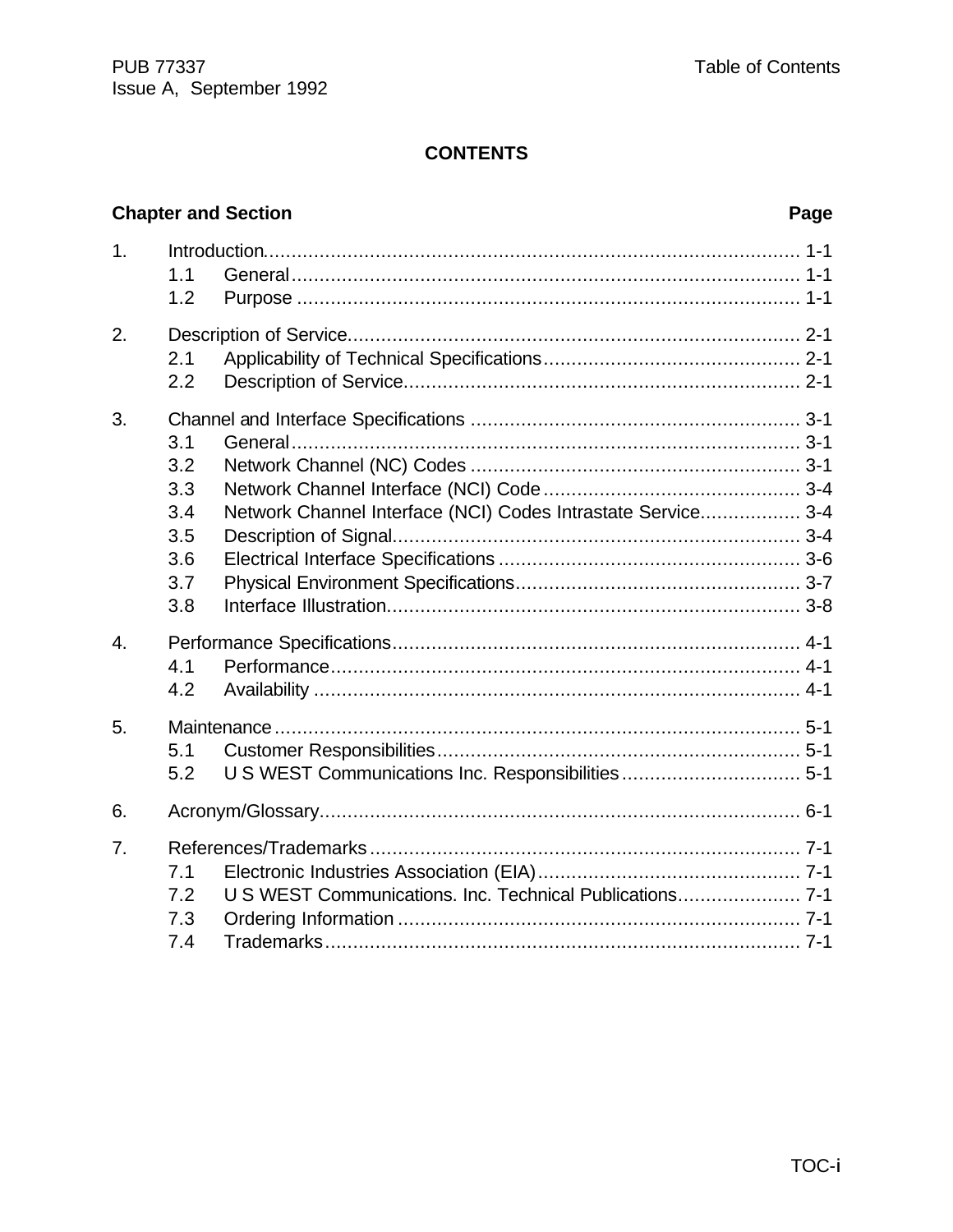# **Chapter and Section Page**

# **Appendix**

| А. | Network Channel (NC) and Network Channel Interface (NCI) Code Format |  |
|----|----------------------------------------------------------------------|--|
|    |                                                                      |  |
|    |                                                                      |  |
|    |                                                                      |  |
|    |                                                                      |  |
|    |                                                                      |  |

# **Figures**

| 3-1 Wideband Video Service, Point-to-Point, One Way, Typical Application 3-3 |  |
|------------------------------------------------------------------------------|--|
|                                                                              |  |
|                                                                              |  |
|                                                                              |  |
|                                                                              |  |
|                                                                              |  |
|                                                                              |  |

# **Tables**

| 3-1 U S WEST Private Line Wideband Video Service Network Channel (NC) Code for |  |
|--------------------------------------------------------------------------------|--|
|                                                                                |  |
|                                                                                |  |
| 4-1 U S WEST Private Line Wideband Video Signal Transmission                   |  |
| Service Channel Performance Specifications, Intrastate Service  4-1            |  |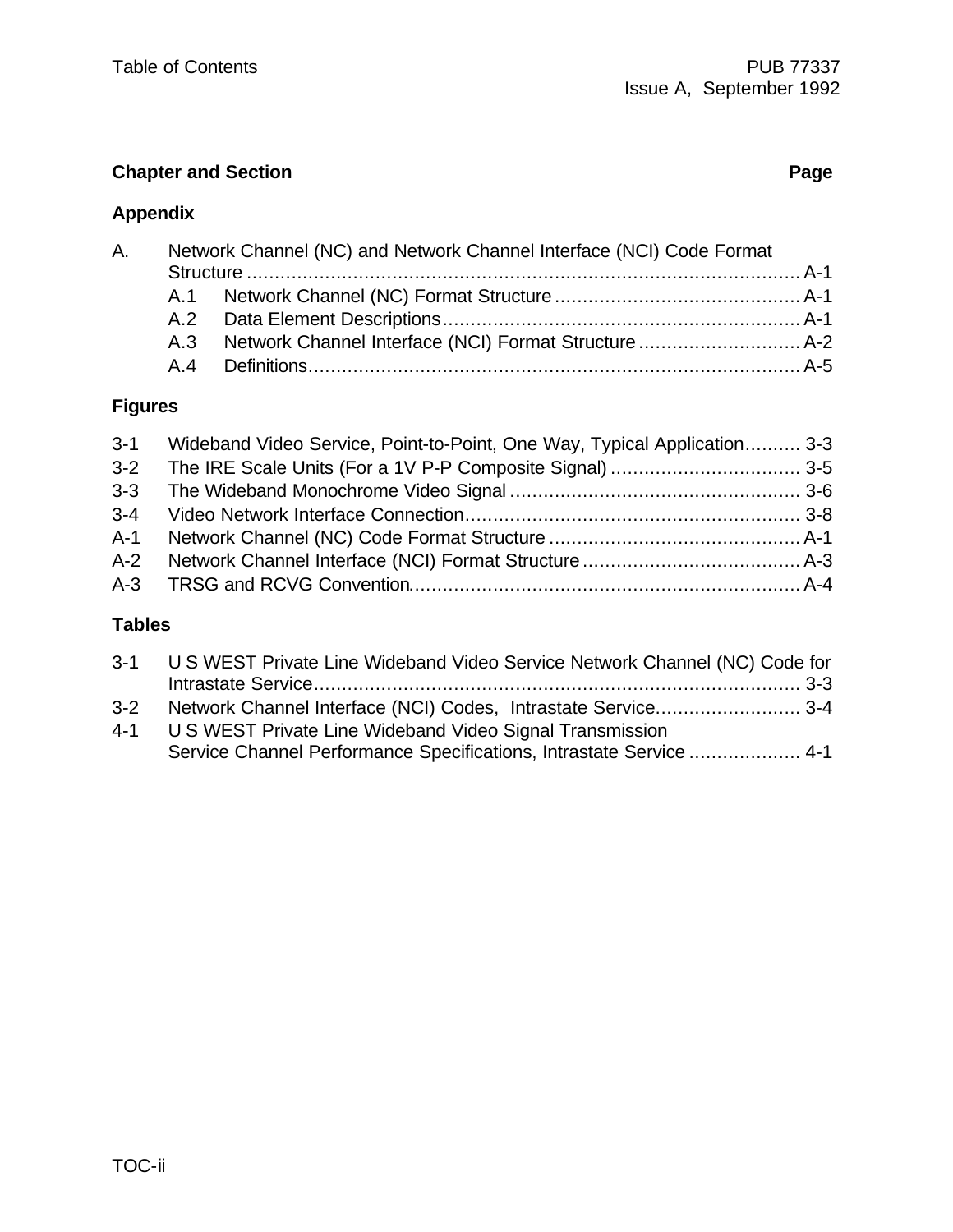# **1. Introduction**

# **1.1 General**

This document describes U S WEST Private Line Wideband Video Service offered by U S WEST Communications, Inc. to its customers for Intrastate Service. It covers distinguishing service features, technical specifications and defines valid interfaces.

The configurations covered in this document are:

Customer Premises-to-Customer Premises.

This section shall be used to indicate reasons for revisions to this document.

# **1.2 Purpose**

The purpose of this document is to describe U S WEST Private Line Wideband Video Service appropriate for the intended service application. Sufficient technical detail is furnished to describe the Network Interface (NI) and Network Channel (NC) options used to configure an end-to-end communications channel link. It is not the intent of this document to provide special ordering information, but to describe the technical features of this service offering.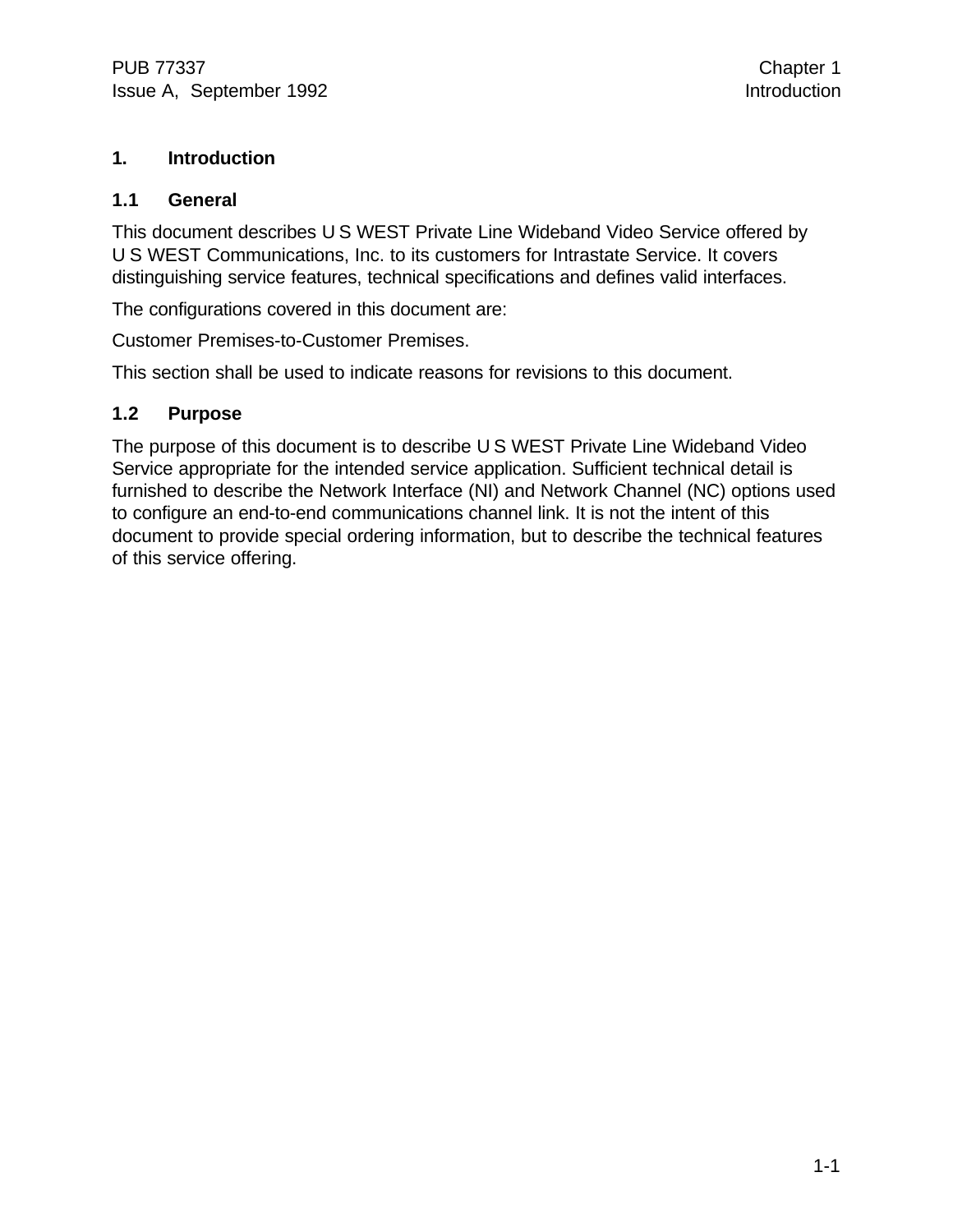# **2. Description of Service**

# **2.1 Applicability of Technical Specifications**

The technical specifications presented in this document are applicable to U S WEST Private Line Wideband Video Service only. It does not attempt to describe the various types of transmission equipment used to provide this service.

# **2.2 Description of Service**

U S WEST Private Line Wideband Video Service is a 20-MHz, wideband video signal which employs 945 scanning lines with a field rate of 60 Hz, interlaced 2:1, and exhibits video format characteristics similar to the standards delineated in Electronic Industries Association (EIA) Document, EIA-343-A, "Electrical Performance Standards for High Resolution Monochrome Closed Circuit Television Camera". This service will transport and deliver a 20-MHz wideband video signal only, using analog facilities for the customer local loops and the inter-office section(s). This service is point-to-point, one-way and applies to Intrastate service. The electrical interface at each customer location is a 75 ohm unbalanced termination.

Transmission Equipment and Facilities Configuration

U S WEST will design a network and technology solution to meet the customer's needs of Private Line Wideband Video Service utilizing fiber optic cable, including analog video equipment as Network Channel Terminating Equipment (NCTE), as depicted in Figure 3-1 of Chapter 3 of this technical publication.

U S WEST Private Line Wideband Video Service (TV3)

This service is designated as TV3 and provides a full motion, high quality wideband video signal. The minimum video signal performance parameters for U S WEST Communications, Inc. are shown in Chapter 4 of this technical publication.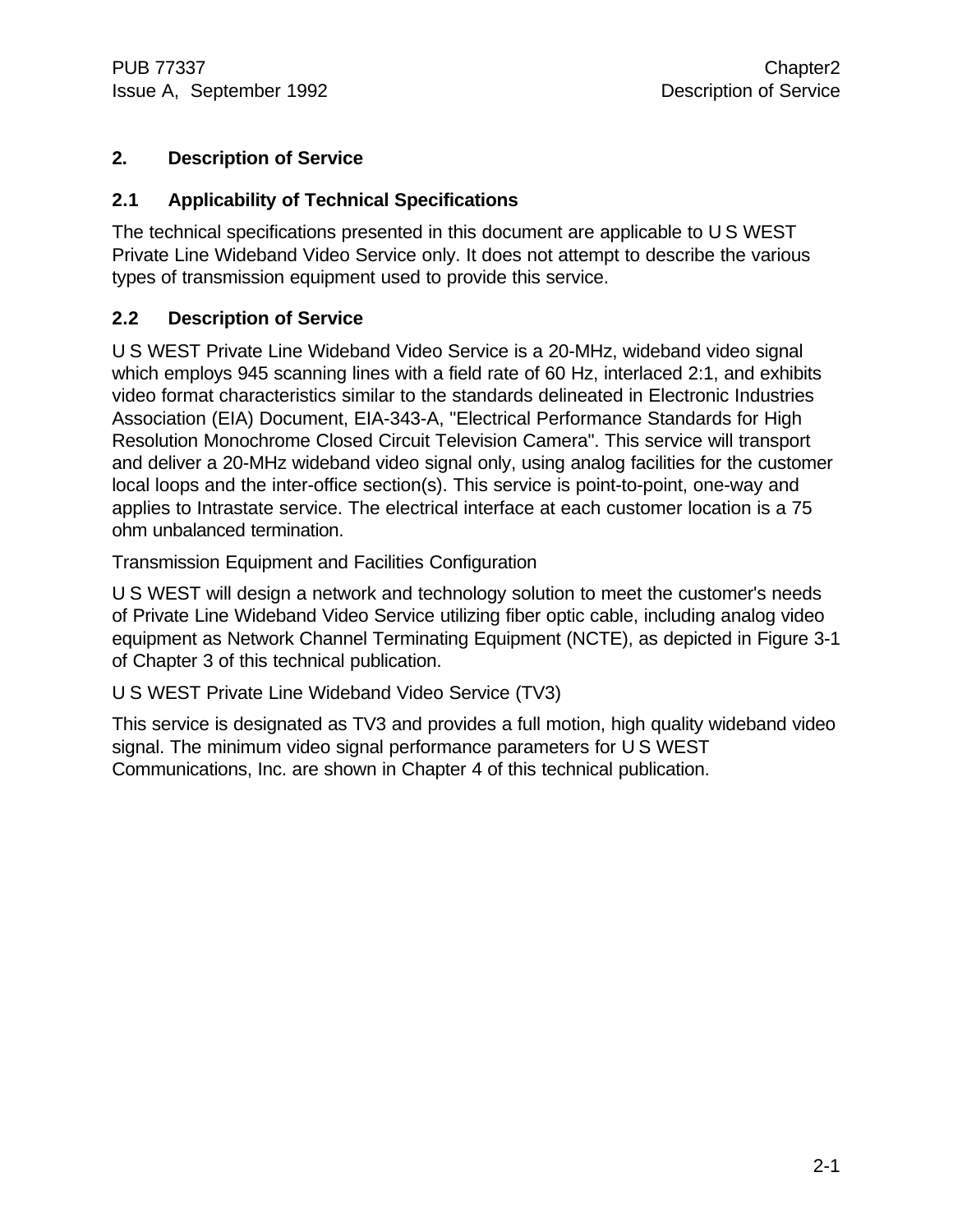# **3. Channel and Interface Specifications**

# **3.1 General**

This section provides information about the channel and the Network Interfaces (NIs) used with the Private Line Wideband Video Service. The description makes use of a generic configuration which should help the understanding of what must be ordered to obtain the Private Line Wideband Video Service.

Figure 3-1 illustrates a typical Private Line Wideband Video Service application and may be used as a reference while reviewing this document. The complete application consists of ordering a one-way, point-to-point, single channel wideband video circuit between two customer locations. U S WEST Communications, Inc. will provide fiber optic based video terminal equipment at each customer location. The customer will input one electrical wideband video signal to the transmitting equipment at the first location. The signal will be transmitted over fiber optic facilities to the end customer location where it will be received optically by the U S WEST Communications, Inc. fiber optic receiver equipment, converted to an electrical wideband video signal and handed-off to the customer.

The Private Line Wideband Video Service channel is defined by the Network Channel (NC) and Network Channel Interface (NCI) codes. The NC code defines the channel while the NCI code defines the interface at the ends of the channel. An explanation of the format of these codes may be found in Appendix A. For more information on NC/NCI code combinations, see U S WEST Communications, Inc. Technical Publication 77365, "Network Channel and Network Channel Interface Code Combinations".

The interface description also includes a portrayal of the wideband video signal waveform, an explanation of the electrical and physical specifications, and the related illustrations.

# **3.2 Network Channel (NC) Codes**

The NC code consists of four character positions as shown in Table 3-1. The first two characters (positions 1 and 2) of the NC code specify the type and quality of the channel. Character positions 3 and 4 represent the option codes available for the NC code.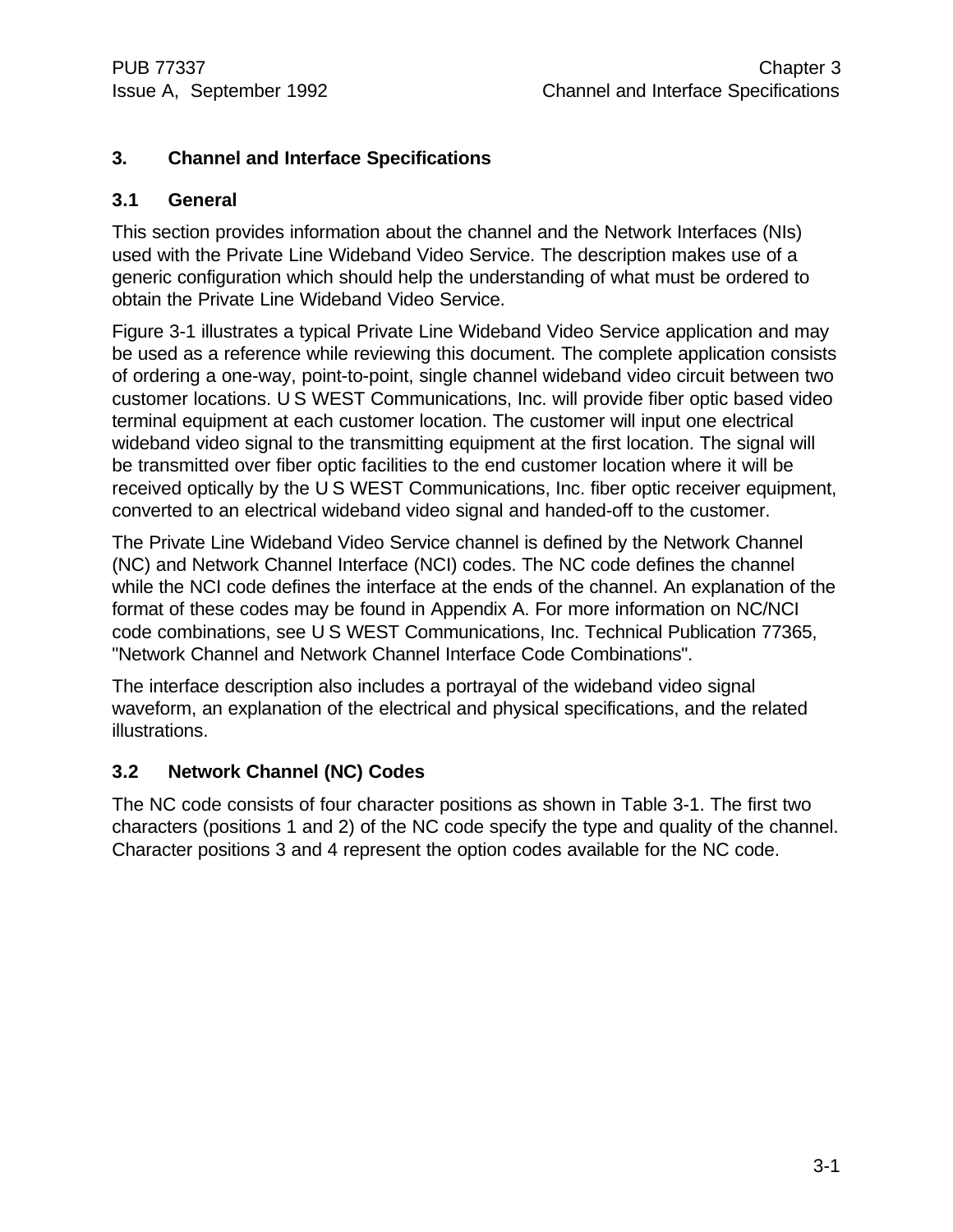



|  | <b>Table 3-1 U S WEST Private Line Wideband Video Service</b> |
|--|---------------------------------------------------------------|
|  | Network Channel (NC) Code for Intrastate Service              |

| <b>NC CODE</b> |          |   |                                                                                                                                                                                                                                                                                                                                                                                   |
|----------------|----------|---|-----------------------------------------------------------------------------------------------------------------------------------------------------------------------------------------------------------------------------------------------------------------------------------------------------------------------------------------------------------------------------------|
|                | Position |   | <b>Description</b>                                                                                                                                                                                                                                                                                                                                                                |
| 1&2            | 3        | 4 |                                                                                                                                                                                                                                                                                                                                                                                   |
| TZ             | B        |   | A circuit for video and optional audio, allowing for<br>the use of digital or analog facilities. (NOTE: For<br>U S WEST Communications, Inc., this service, TZ,<br>will be video only and will only be provided on analog<br>facilities)<br>Provides a full-motion high-quality video<br>performance channel, visually comparable to<br>broadcast quality transport service (TV1) |
|                |          |   | <b>Point-to-Point Service</b>                                                                                                                                                                                                                                                                                                                                                     |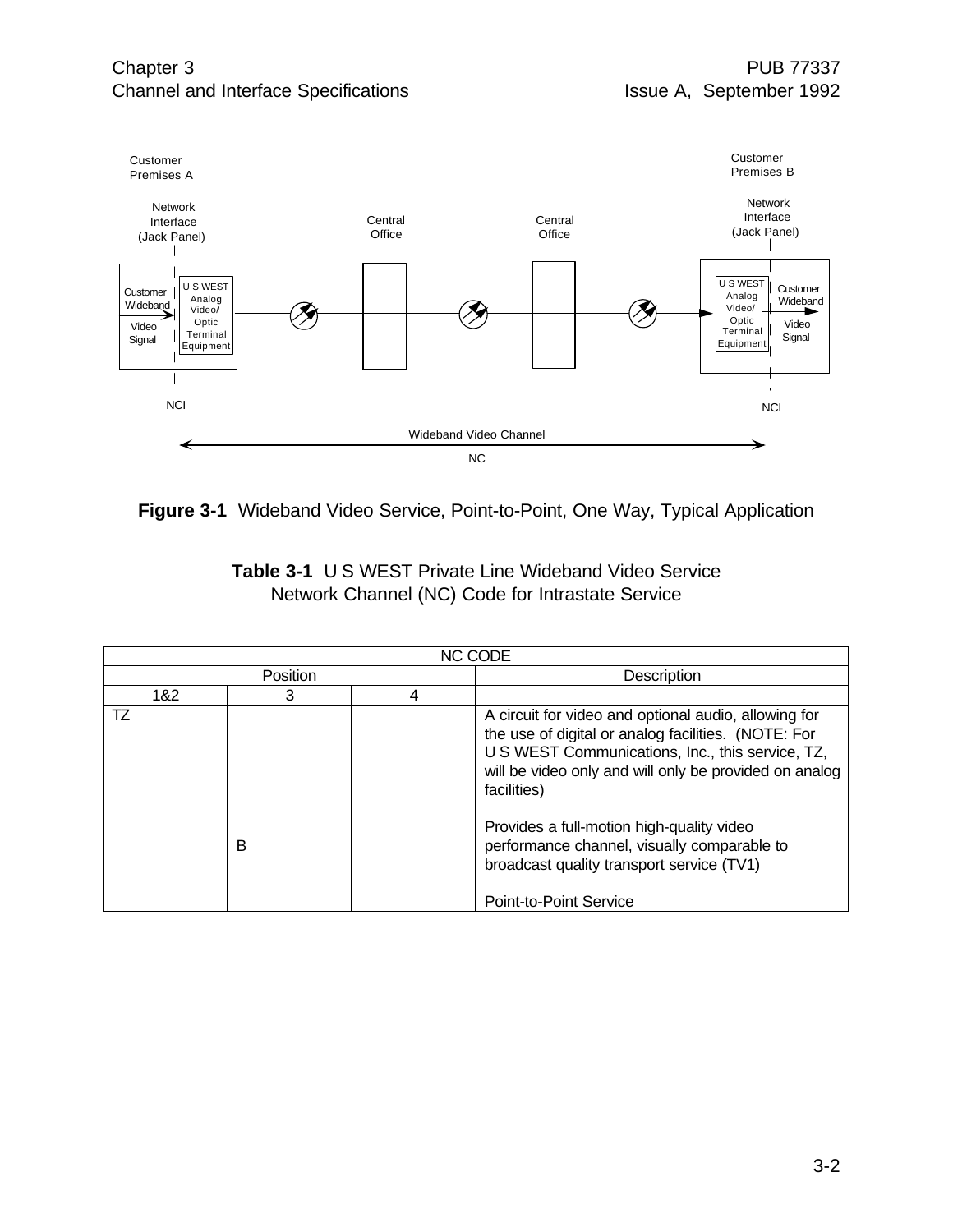# **3.3 Network Channel Interface (NCI) Code**

The electrical interface with the U S WEST Communications, Inc. network is described by a NCI code for each End-User (EU). The interface codes for the service must be specified by the customer when ordering Private Line Wideband Video Service.

The NCI code identifies five interface elements located at the NI. The interface elements are: (1) The number of conductors, (2) protocol code, (3) impedance code, (4) protocol option, and (5) Transmission Level Point (TLP) code. For Private Line Wideband Video Service, the NCI code is 02TV6.0.O- which is defined as follows:

- Code 02 = 2 conductors (number of conductors)
- Protocol Code TV = Television interface
- Impedance Code  $6 = 75$  ohms (for coaxial cable)
- Protocol Option Code 0 (zero) = Video signal only
- Transmission Level Point(s) (TLPs). For a wideband video signal, there is no signal level specified with the TLP code. There is however an assigned one character alpha code (the letter "O"), corresponding to the direction of service, and a hyphen, indicating the interface is standard as specified by U S WEST Communication, Inc. The TLP and description are shown below.
	- O- Video signal is transmitted from the EU location to U S WEST (no transmission from U S WEST at this interface).
	- -O Video signal is received at the EU location from U S WEST (no transmission from the EU at this interface).

# **3.4 Network Channel Interface (NCI) Codes Intrastate Service**

The compatible NCI Codes by NC Code for the television Service Code is shown in Table 3-1 for Intrastate Service. Table 3-2 portrays NCI coding in one direction of the wideband video channel.

| Television Special Access and Local |         | End-User Transmit | End-User Receive |
|-------------------------------------|---------|-------------------|------------------|
| <b>Channel Service</b>              | NC Code | NCI Code          | NCI Code         |
| TV3.                                | TZB-    | 02TV6.0.O-        | 02TV6.0.-O       |

# **Table 3-2** Network Channel Interface (NCI) Codes, Intrastate Service

# **3.5 Description of Signal**

Wideband Video Signal: The wideband video signal is usually described in waveform terminology as shown in Figure 3-3 and measured in accordance with Figure 3-2, the IRE Scale Units for a 1 volt peak-to-peak composite signal.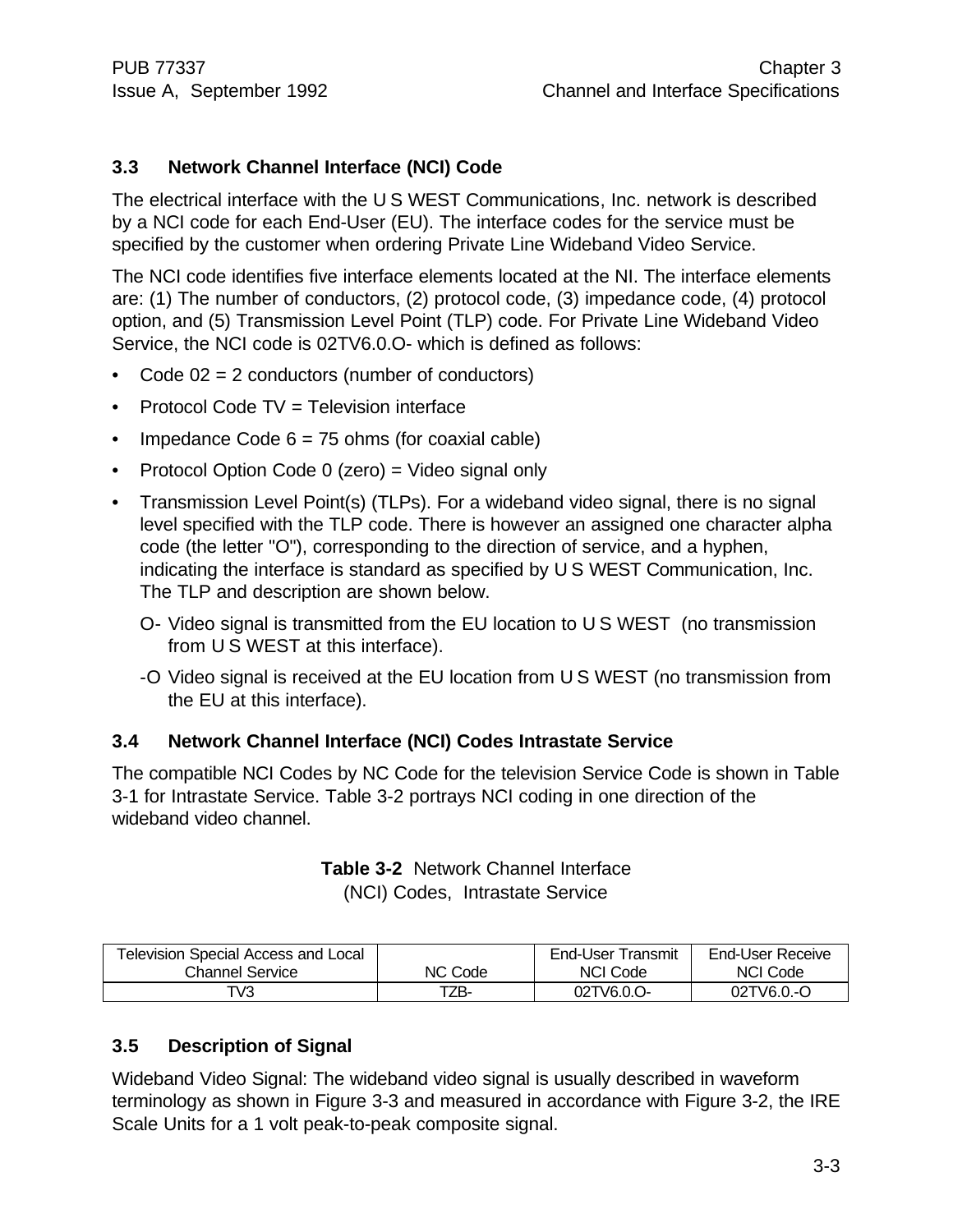

**Figure 3-2** The IRE Scale Units (For a 1V P-P Composite Signal)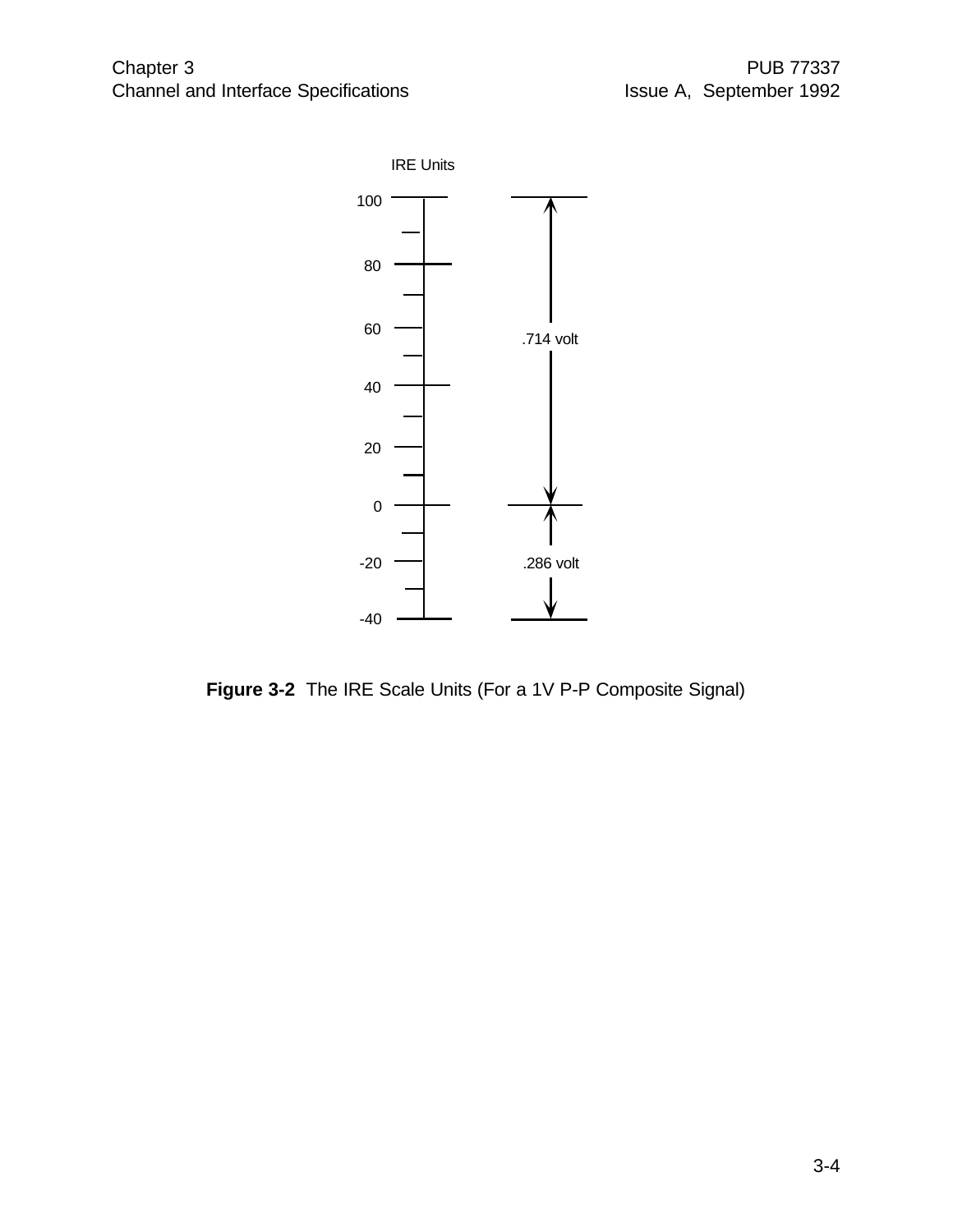

WAVEFORM TERMINOLOGY

- L: Luminance signal nominal value
- M: Monochrome video signal peak-to-peak amplitude (M=L+S)
- S: Synchronizing signal amplitude
- $T_b$ : Duration of breezeway
- $T_{si}$  Duration of line blanking period
- $T_{sv}$  Duration of line synchronizing pulse
- T<sub>u</sub>: Duration of active line period

**Figure 3-3** The Wideband Monochrome Video Signal

# **3.6 Electrical Interface Specifications**

# **3.6.1 Video**

The NI at the customer's premises is a wideband analog video signal compatible with the 945-line/60-field, Electronic Industries Association (EIA) Document, EIA-343-A " Electrical Performance Standards for High Resolution Monochrome Closed Circuit Television Camera".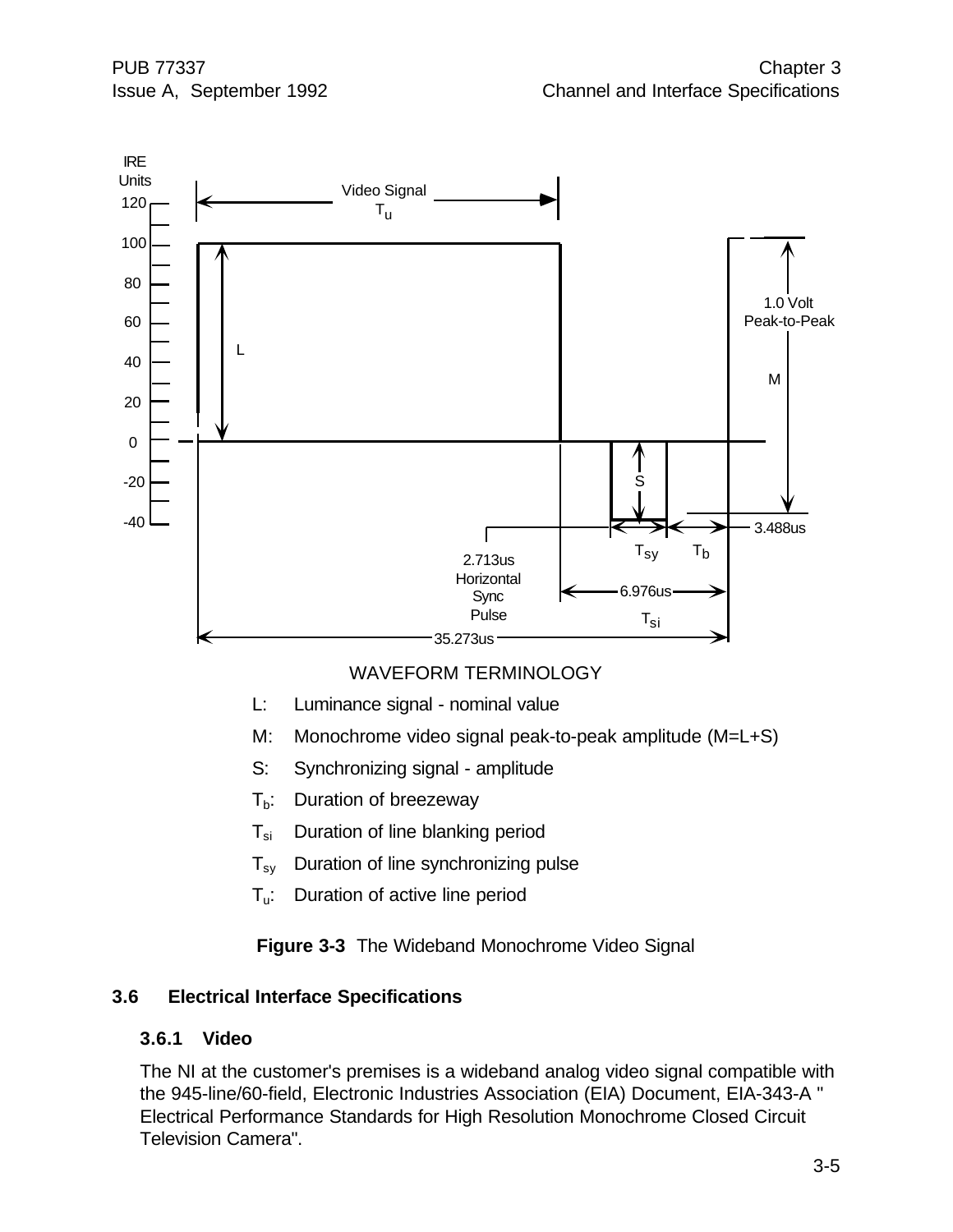Impedance:

- Source impedance The impedance presented to the input terminals of a transmission service channel by the output terminals of the baseband signal source. Proper source impedance is required for transmission service channel evaluation.
- Input impedance The impedance presented by the input terminals of a transmission service channel.
- Output impedance The impedance presented by the output terminals of a transmission service channel.
- Load impedance The impedance presented by the input terminals of a device that will terminate the baseband signal of the transmission service channel. Proper load impedance is required for transmission service channel evaluation.

The standard value for these four impedances shall be 75 ohms, unbalanced-to ground, with a return loss of at least 30 dB over the frequency range of 20 Hz to 20 MHz.

# **3.6.2 Video Signal Level**

Input Signal Level of a transmission service channel is the difference in voltage between sync tip (-40 IRE units) and reference white (+100 IRE units) of a composite picture signal presented to the video baseband input terminals and is usually expressed in volts. The values shall be nominally 1 volt peak-to-peak difference between sync tip and reference white (140 IRE units).

Output Signal Level of a transmission service channel is the difference in voltage between sync tip and reference white of a composite picture signal presented by the video baseband output terminal and is usually expressed in volts peak-to-peak. The output signal shall be a faithful reproduction of the input signal, subject to the parametric variations permitted by the performance specifications set forth in this publication.

# **3.7 Physical Environment Specifications**

- Connectors: The customer's equipment will be connected to the U S WEST Network via a U S WEST provided jack panel located at the customer premises.
- Video connection at the NI to an EU shall be with a coaxial cable and a Bayonnet Quick Connect Miniature Coax (BNC) connector as shown in Figure 3-4.
- Environmental (typically at a customer premises location)
- Ambient temperature, 40 to 100° F
- Humidity, 20 to 55%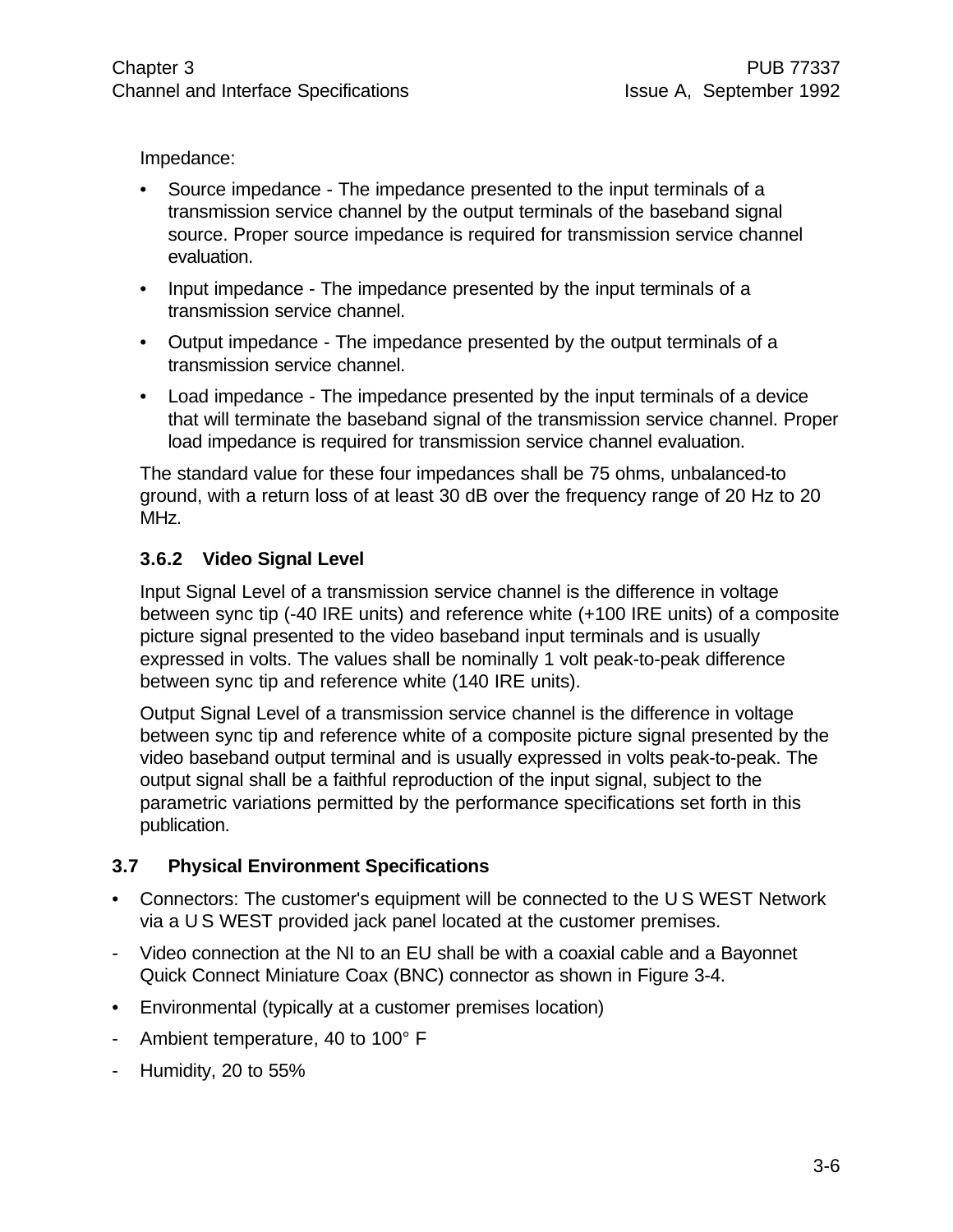- Power: At the NI, the EU shall provide local power of:
- 60 Hz 110/220 VAC (preferred) or
- -48/24 VDC

# **3.8 Interface Illustration**

This section illustrates the interface used to provide the Television Special Access, and Local Channel Service applicable for U S WEST Private Line Wideband Video Service. Included is a summary of the technical information application to the interface.





# **Interface Type 02TV6.0**

| Application:          | Provides one-way transmission of a 20-Mhz, 945-line/60-field<br>monochrome wideband video signal |
|-----------------------|--------------------------------------------------------------------------------------------------|
| Operating mode:       | Full-time video only                                                                             |
| Physical description: | Coaxial cable with BNC connector                                                                 |
| Service:              | TV3.                                                                                             |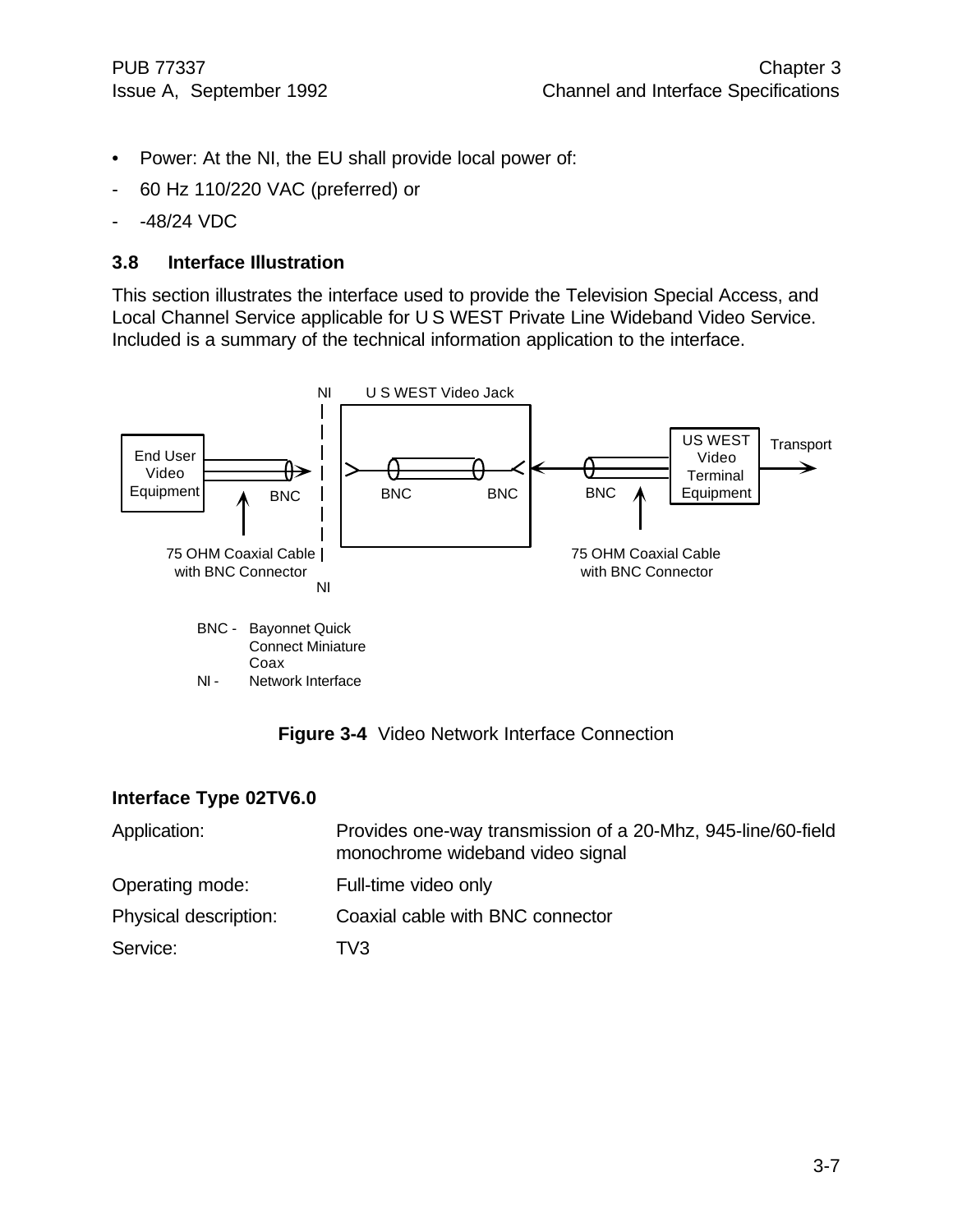# **Electrical Features**

| Impedance:                  | 75 ohms unbalanced                                   |
|-----------------------------|------------------------------------------------------|
| Overload point:             | 1.2 V peak-to-peak (Sync tip to reference white)     |
| Operating Levels (nominal): | 1 V peak-to-peak video (Sync tip to reference white) |
| Frequency range:            | 20 Hz to 20 MHz (Video signal only)                  |
| Illustration:               |                                                      |



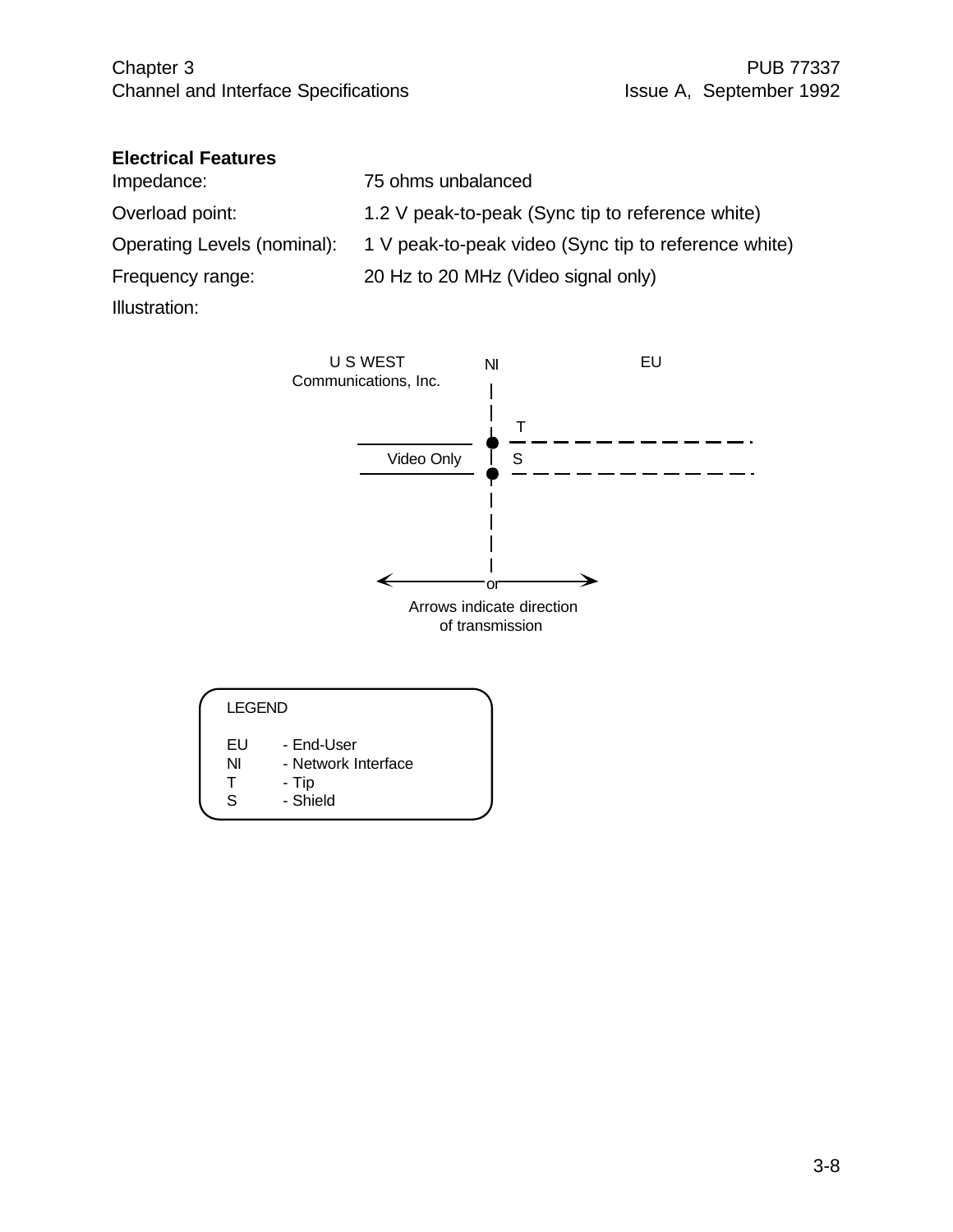# **4. Performance Specifications**

#### **4.1 Performance**

U S WEST Communications, Inc. will design a network solution using appropriate technology to meet the customer's performance needs of Private Line Wideband Video Service for a wideband video signal as prescribed in this publication for Intrastate Service.

# **4.2 Availability**

The availability of a video transmission service channel is the portion of time that the transmission service channel is capable of performing its function. Availability is deemed interrupted for any of the following reasons:

- Continuity of the transmission service channel is interrupted.
- Video service quality is deemed unusable due to transmission service channel impairment.

| <b>Parameter</b>                    | <b>Standard</b>        |
|-------------------------------------|------------------------|
| Amplitude response versus frequency |                        |
| (20 MHz sinx/x signal)              |                        |
| $0.5$ Mhz                           | $+ .10$ dB, $- .10$ dB |
| 3.0 Mhz                             | $+ .15$ dB, $- .15$ dB |
| 5.0 Mhz                             | + .25 dB, - .25 dB     |
| 10.0 Mhz                            | + .35 dB, - .35 dB     |
| 14.7 Mhz                            | + .60 dB, - .60 dB     |
| 18.0 Mhz                            | + .75 dB, - 1.50 dB    |
| 20.0 Mhz                            | $+ .75$ dB, $- 3.0$ dB |
| Short-time waveform distortion*     | $\leq 2\%$             |
| Field-time distortion*              | $<$ 3 IRE              |
| Line-time waveform distortion*      | $< 0.5$ IRE            |
| Luminance Non-linearity             | $< 4\%$                |
| Signal-to-unweighted-noise ratio    |                        |
| 20 Hz to 20 Mhz                     | 32 dB                  |
| *Normalized for T=33ns              |                        |

**Table 4-1** U S WEST Private Line Wideband Video Signal Transmission Service Channel Performance Specifications, Intrastate Service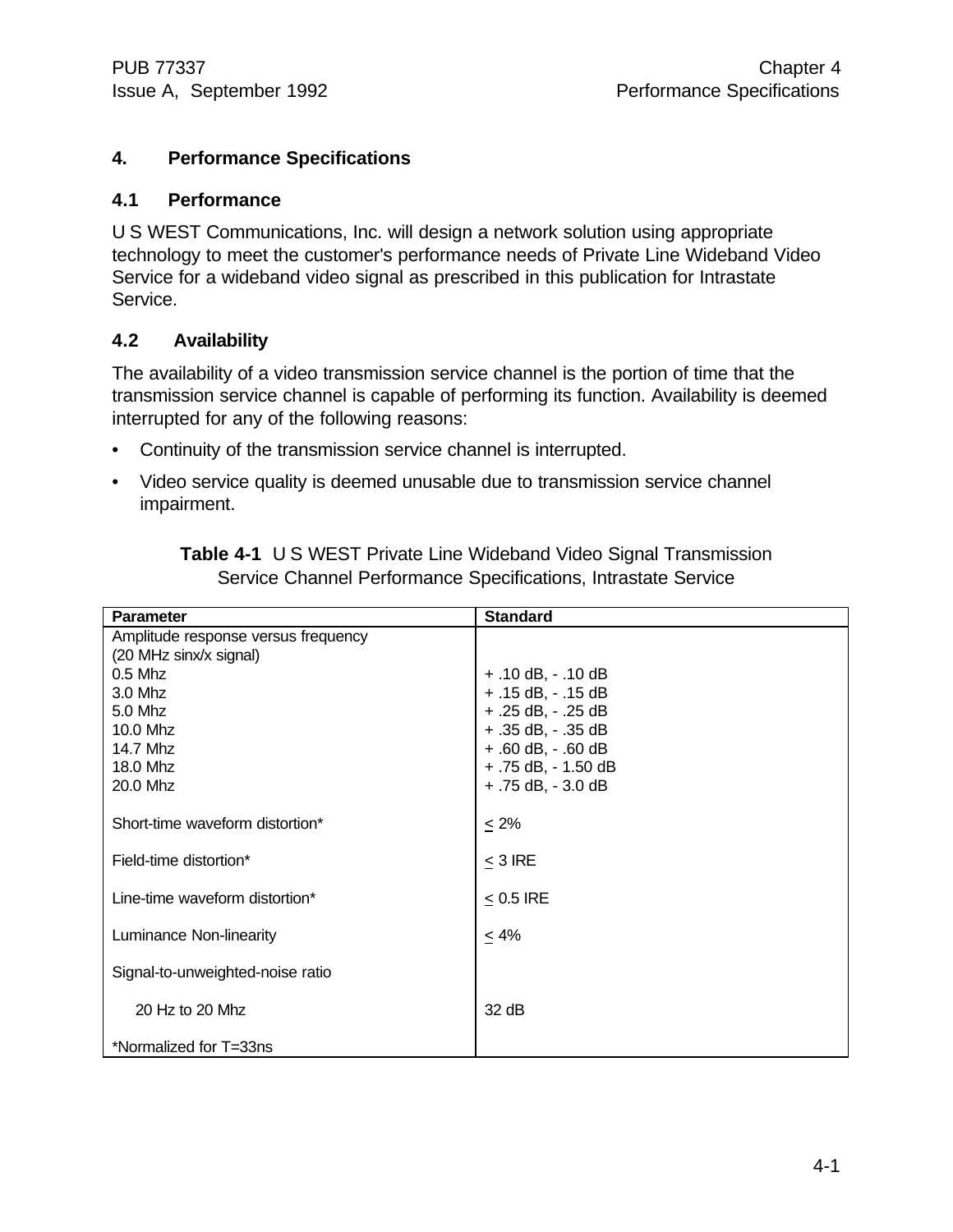# **5. Maintenance**

# **5.1 Customer Responsibilities**

The customer is responsible for all equipment and cable on the customer side of the Network Interface (NI) at their location which is an electrical termination.

The customer or their agent must sectionalize the trouble and verify that the trouble is not in the customer owned equipment or cable before calling the U S WEST Communications, Inc. Customer Service Center.

If the trouble is isolated to the customer owned equipment or cable, the customer is responsible for clearing the trouble and restoring the service to normal.

Joint testing between the customer location and a U S WEST Communications, Inc. Central Office or other demarcation point may sometimes be necessary to isolate the trouble. The methods of measurement and test signals shall be derived from Electronic Industries Association (EIA) Document, EIA-343-A "Electrical Performance Standards for High Resolution Monochrome Closed Circuit Television Camera".

# **5.2 U S WEST Communications Inc. Responsibilities**

U S WEST Communications, Inc. is responsible for all equipment and cable on the U S WEST side of the NI at the customer location and for maintaining the transmission facility between customer locations which may include an interoffice facility.

U S WEST Communications, Inc. will furnish the customer a trouble reporting telephone number and will initiate action to clear customer trouble within a time period of twenty minutes after receiving the trouble report.

U S WEST Communications, Inc. is committed to a four hour maximum service restoral time, with a two hour objective, in the event of a service interruption due to an electronic component failure. If the trouble is caused by a cable failure, the maximum service restoral time is eight hours.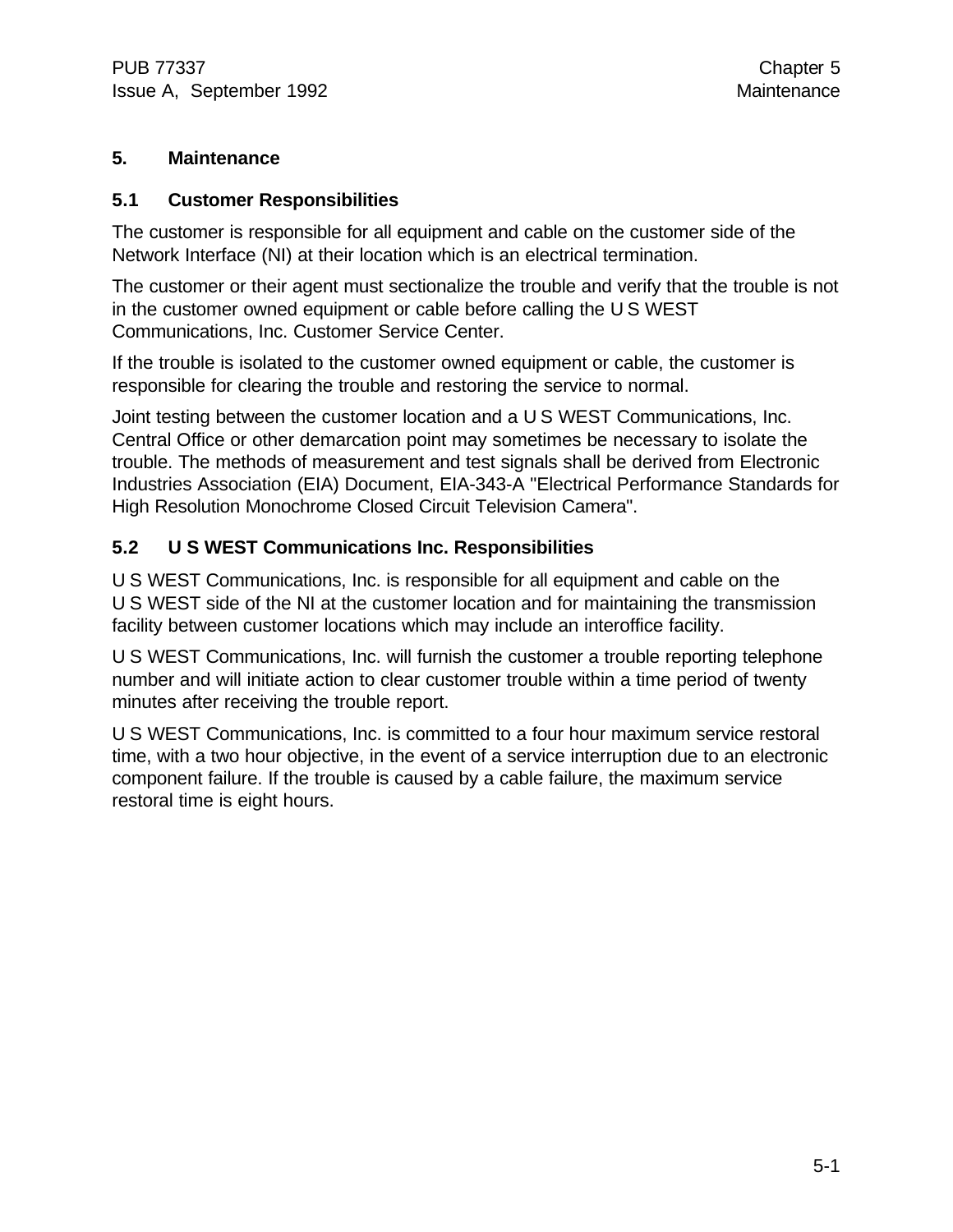# **6. Acronyms/Glossary**

# **Central Office (CO)**

A local switching system (or a portion thereof) and its associated equipment located at a wire center.

# **Channel**

An electrical or photonic, in the case of fiber optic based transmission systems, communications path between two or more points of termination.

# **Customer Premises**

Denotes a building or portion(s) of a building occupied by a single customer or End-User either as a place of business or residence. Adjacent buildings and the buildings on the same continuous property occupied by the customer not separated by a public thoroughfare, are also considered the customer's premises.

# **End-User (EU)**

The term "End-User" denotes any customer of telecommunications service that is not a carrier; except that a carrier shall be deemed to be an "End-User" to the extent that such carrier uses a telecommunications service for administrative purposes, without making such service available to others, directly or indirectly. The term is frequently used to denote the difference between a Carrier interface and an interface subject to unique regulatory requirements at non-Carrier customer premises (FC Part 68, etc.).

# **Facilities**

Facilities are the transmission paths between the demarcation points serving customer locations, a demarcation point serving a customer location and a U S WEST Communications, Inc. Central Office, or two U S WEST Communications, Inc. offices.

# **Ire Unit**

A unit equal to 1/140 of the peak-to-peak amplitude of the video signal, which is typically one volt. IRE is an acronym for Institute of Radio Engineers, the organization which defined the unit.

# **Network Channel (NC) Code**

The Network Channel (NC) code is an encoded representation used to identify both switched and non-switched channel services. Included in the code set are customer options associated with individual channel services, or feature groups and other switched services.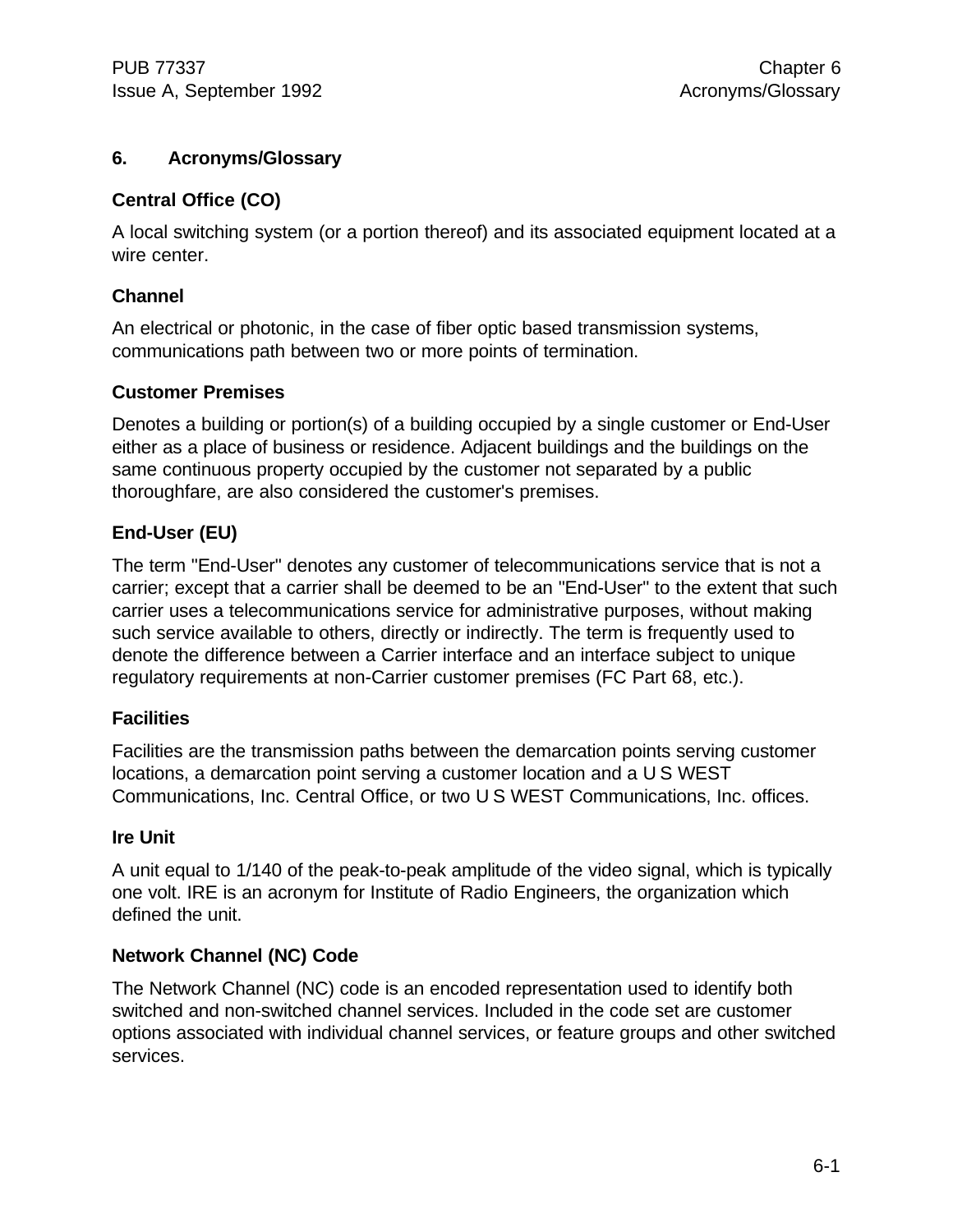# **Network Channel Interface (NCI) Code**

The Network Channel Interface (NCI) code is an encoded representation used to identify five (5) interface elements located at a Point of Termination (POT) at a central office or at the Network Interface at a customer location. The Interface code elements are: Total Conductors, Protocol, Impedances, Protocol Options, and Transmission Level Points (TLP).

# **Network Interface (NI)**

The point of demarcation on the End-User's premises at which it is U S WEST Communications, Inc. responsibility for the provision of Access or Non-Access Service ends.

# **Protocol Code**

The Protocol (character positions 3 and 4 of the NCI Code) is a two-character alpha code that defines requirements for the interface regarding signaling and transmission.

# **Service Code (A Common Language® code set)**

A coded designation by which a particular Special Service Circuit may be identified. This designation must be unique, in a form that is readable and understandable and be acceptable for both manual and mechanized procedures. [Special Service, as used by COMMON LANGUAGE®, may be called "Private Line", "Private Line Transport", "Switched Specials", "Dedicated Access", "Special Access", etc., in various tariffs and technical publications. Special Service is actually: COMMON LANGUAGE® Circuit Identification - Special Service, (abbreviated CLCI<sup>™</sup> - S/S)].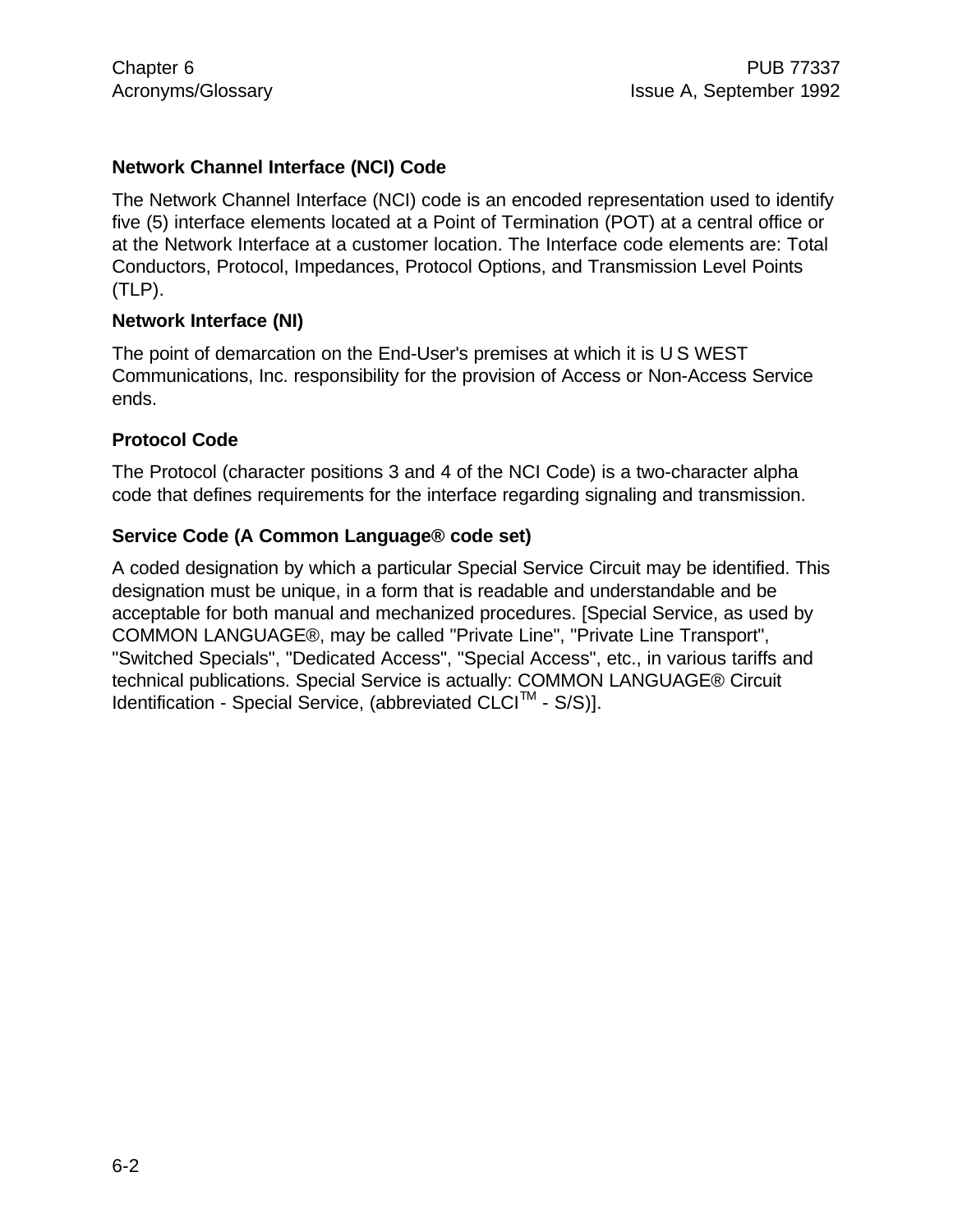# **7. References/Trademarks**

# **7.1 Electronic Industries Association (EIA)**

EIA-343-A-1969 Electrical Performance Standards for High Resolution Monochrome Closed Circuit Television Camera

# **7.2 U S WEST Communications. Inc. Technical Publications**

PUB 77365 Network Channel and Network Channel Interface Code Combinations. Issue A, March 1989.

#### **7.3 Ordering Information**

Ordering Information for Employees of U S WEST Communications, Inc.

Information Resource Management (IRM) 1801 California St., Rm. 1340 Denver, CO 80202 (303) 298-1025 or (303) 298-1778

Those who are not U S WEST employees may order:

U S WEST Communications, Inc. Technical Publications from:

Faison Office Products Company 3251 Revere St. Suite 200 Aurora , Colorado 80011 Phone no. (303) 340-3672 1 800 777-3672 Fax No. (303) 340-1905

Electronic Industries Association (EIA) documents may be ordered from:

Global Engineering Documents 2805 McGaw Avenue Irvine, CA 92714 Phone: 714-261-1455 1 800 854-7179

# **7.4 Trademarks**

COMMON LANGUAGE® is Registered and CLCI<sup>™</sup> is a Trademark of Bell Communications Research Inc.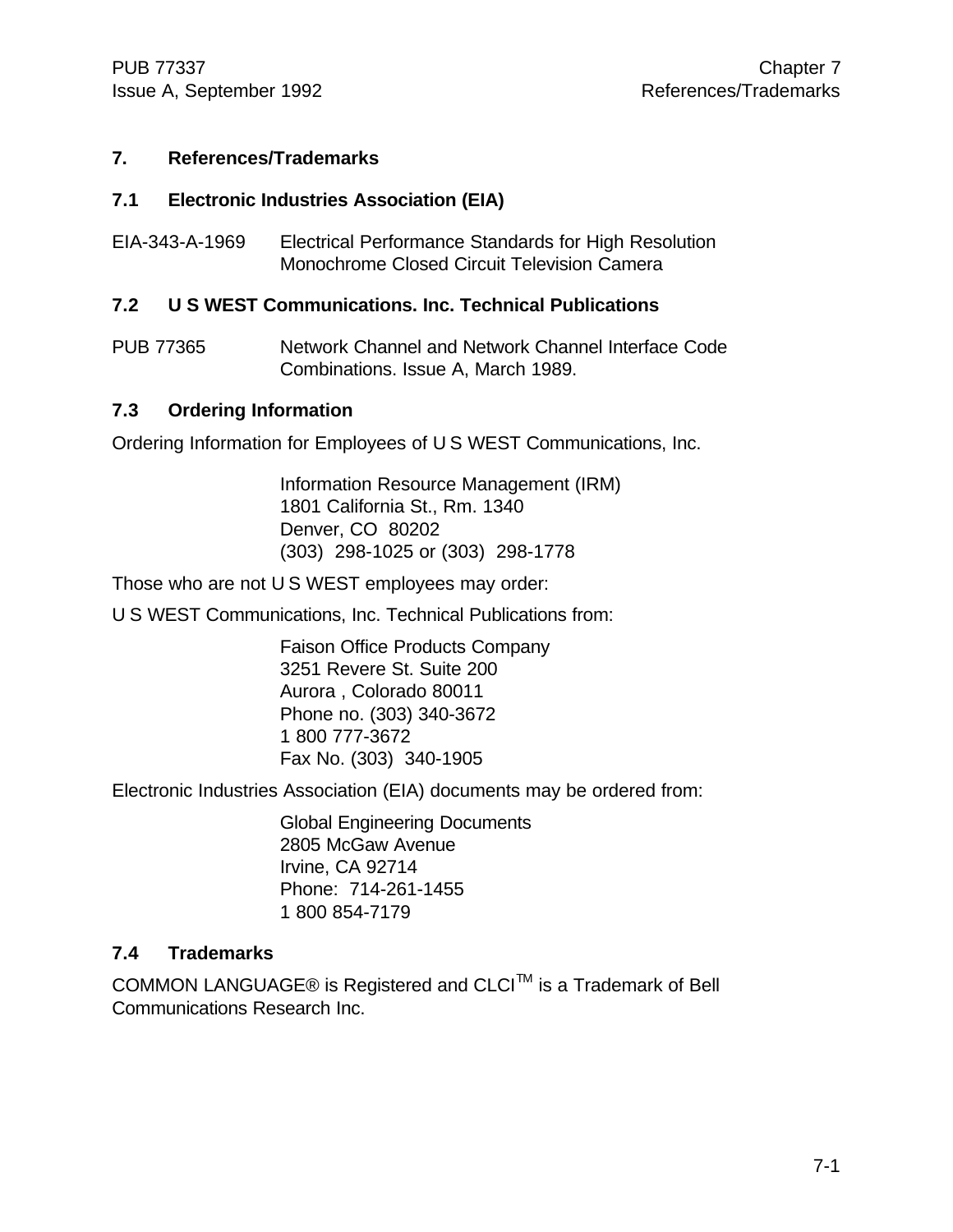# **A. Network Channel (NC) and Network Channel Interface (NCI) Code Format Structure**

# **A.1 Network Channel (NC) Format Structure**

Network Channel (NC) Code Format Structure. The NC code is a four-character code that consists of two (2) data elements (See Figure A-1).

| <b>Channel Service</b><br>Code | <b>Optional Feature</b><br>Code |  |  |  |  |
|--------------------------------|---------------------------------|--|--|--|--|
|                                |                                 |  |  |  |  |

**Figure A-1** Network Channel (NC) Code Format Structure

 $X =$  Alpha-numeric

- = Hyphen

# **A.2 Data Element Descriptions**

Figure 1 shows the format of the NC structure. The following paragraphs explain each data element.

Channel Service Code. The Channel Service code (character positions l and 2) is a two character alpha or alpha-numeric code that describes the channel service in an encoded form. The channel service code will typically be specified as the service code of the special service circuit or the transmission grade of the message trunk circuit. The NC channel service code field is always filled.

Optional Feature Code. The Optional Feature code (positions 3 and 4) is a twocharacter alpha, alpha-numeric or hyphen that represents the option codes available for each channel service code. A hyphen (-) is a special character that is used in positions 3 or 4 of the NC code to indicate the absence of features or options. Standard combinations of this code will allow the customer to enhance the technical performance of the requested channel, or to further identify the type of service. It is also used to specify options such as conditioning, effective 4-Wire, multi-plexing, etc.

Network Channel (NC) Fill Requirements. The NC optional feature code field is always filled. All four character positions of an NC code must be filled.

# **A.3 Network Channel Interface (NCI) Format Structure**

The NCI code format is a maximum twelve-character code that consists of five (5) data elements (see Figure A-2).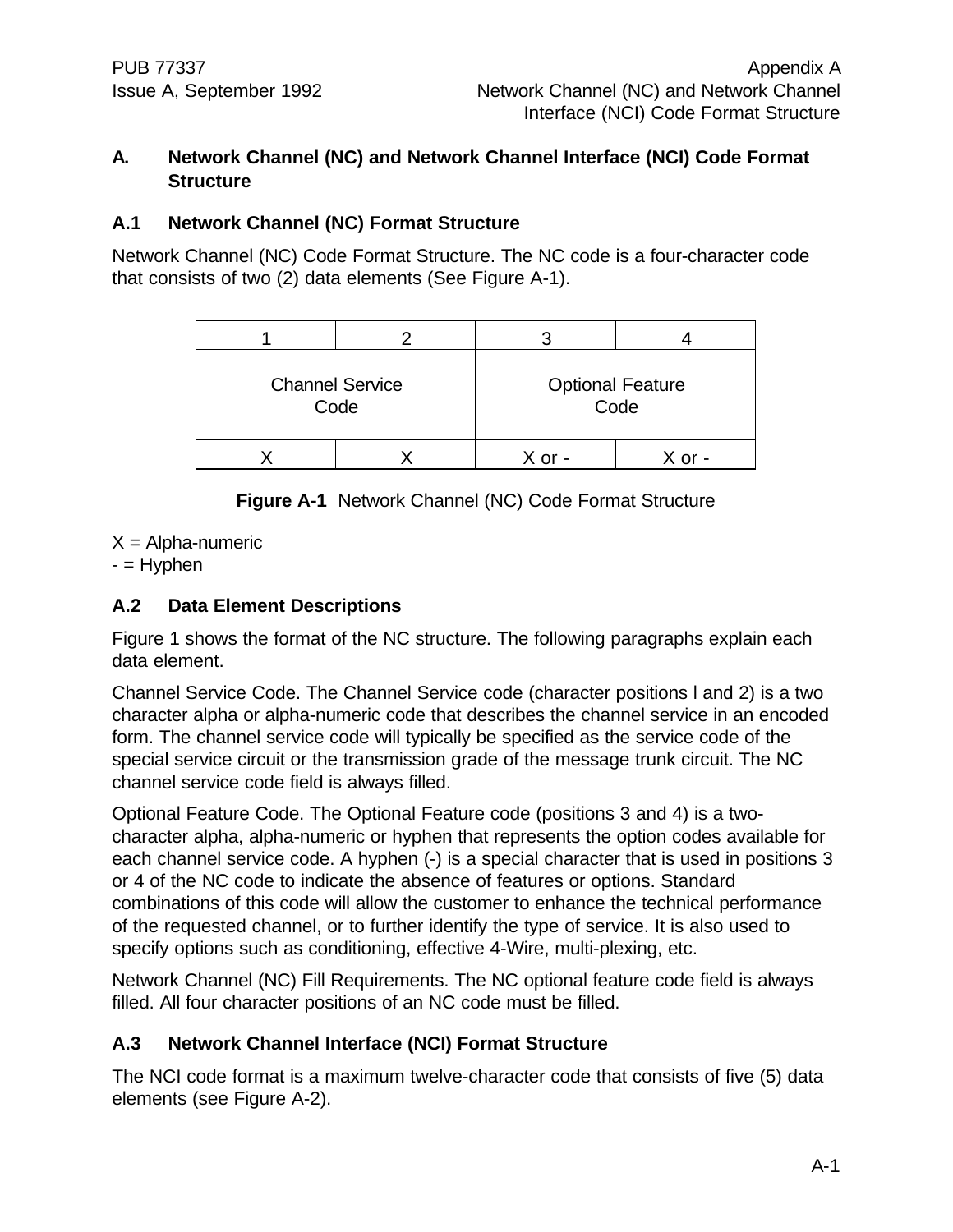| 1                   | 2 | 3 | $\overline{4}$ | 5 | 6                                                     | 7 | 8                         | 9 | 10                                               | 11 | 12                             |
|---------------------|---|---|----------------|---|-------------------------------------------------------|---|---------------------------|---|--------------------------------------------------|----|--------------------------------|
| Total<br>Conductors |   |   | Protocol       |   | D<br>$\mathbf e$<br>$\mathbf{i}$<br>m<br>1<br>r<br>#1 |   | Protocol<br>Options       |   | D<br>e<br>$\mathbf{1}$<br>m<br>i<br>t<br>r<br>#2 |    | <b>TRSG RCVG</b><br><b>TLP</b> |
| N                   | N | A | A              | X |                                                       | X | $\boldsymbol{\mathrm{X}}$ | X | $\bullet$                                        |    | $X$ or - $X$ or -              |

**Figure A-2** Network Channel Interface (NCI) Format Structure

Figure 2 shows the format of the NCI code. The following paragraphs explain each data element.

Total Conductors. Total conductors (character positions 1 and 2) is a two-character numeric code that represents the total number of physical conductors (e.g., wires) required at the interface. This field is always filled.

Protocol. Protocol (character positions 3 and 4) is a two-character alpha code that defines requirements for the interface regarding signaling and transmission. This field is always filled.

Impedance. Impedance (character position 5) is a one-character alpha or numeric code representing the nominal reference impedance that will terminate the channel for the purpose of evaluating transmission performance. This field is always filled.

Protocol Options. Protocol Options (character positions 7, 8 and 9) is a one to three character alpha, numeric, or alphanumeric code that describes additional features (e.g., bit rate, bandwidth, etc.) on the Protocol to be used. It is an optional field that is always left justified when less than three characters are specified.

Transmission Level Point(s) (TLPs). Transmission Level Point(s) (character positions 11 and 12) are the Transmit and Receive characters that may appear anywhere between positions 8 and 12 due to left-justification rules. The TLPs are assigned a one or two character alpha code corresponding to a value for TLPs from either the Exchange Carrier (EC)/service provider or customer end and immediately follows Delimiter #2.

- TRSG TLP LEVEL signifies the TLP transmit signal level at the EC/service provider when transmitting to the customer (see Figure A-3).
- RCVG TLP LEVEL signifies the TLP receive signal level at the EC/service provider when receiving from the customer.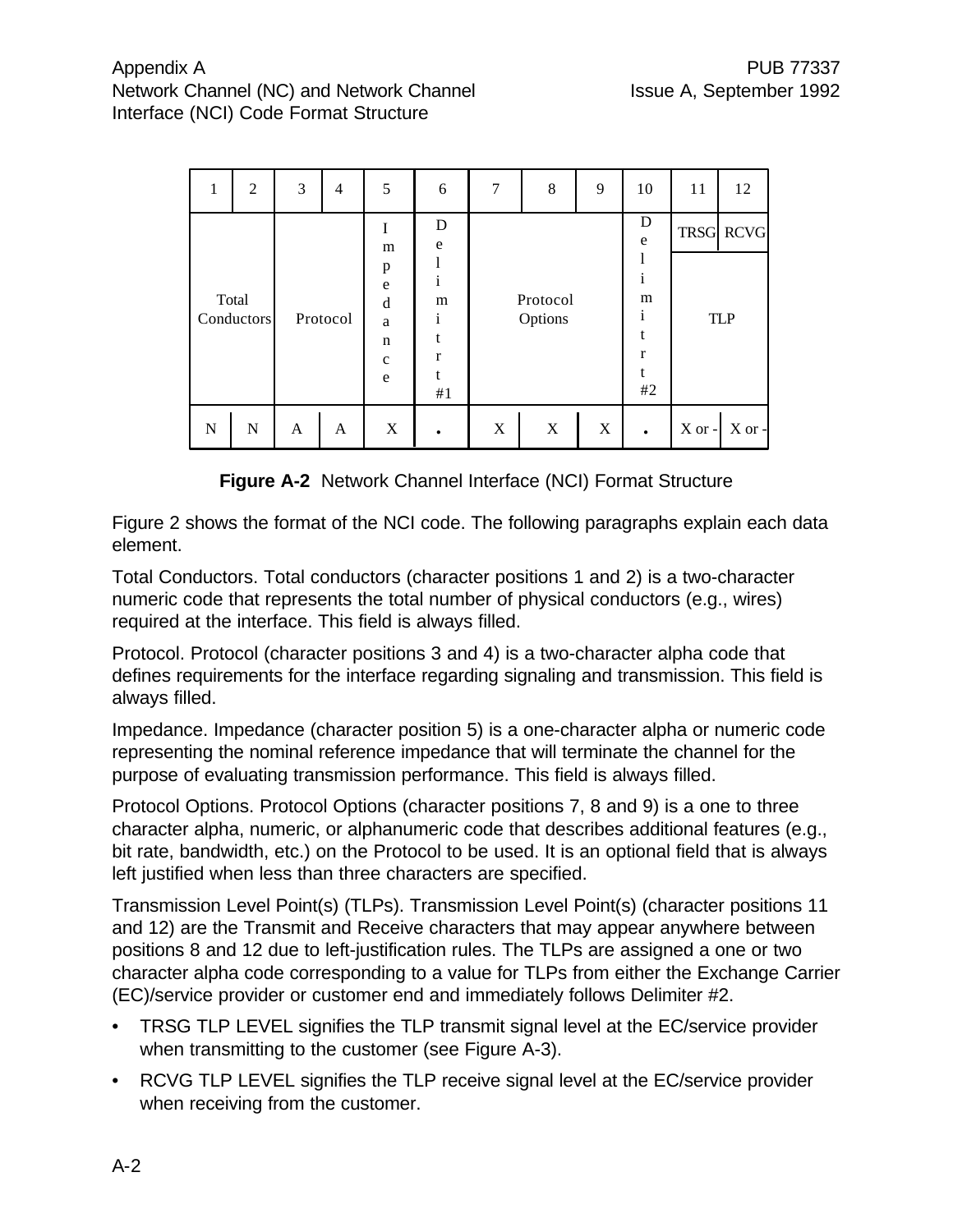

**Figure A-3** TRSG and RCVG Convention

- If TLP is entered in one character position only (TRSG or RCVG), a hyphen (or the letter "O") is required as a filler in the associated TLP character position.
- If TLPs are not to be coded, default levels found in the Bellcore Technical Publications will apply and the TLP character positions will be left blank. Delimiter #2 will not be specified if both TRSG and RCVG TLP character positions are blank.

**Note:** See the next two paragraphs for left justification and delimiter rules.

Network Channel Interface (NCI) Left Justification. An NCI code of fewer than twelve (12) characters long is left justified. Blank spaces are not filled or shown in the code.

Network Channel Interface (NCI) Delimiter Usage. Delimiters are required for overall code readability when using the NCI code format in a manual or mechanized mode. For purposes of this practice and to be consistent with most service order and mechanized systems, delimiters will be counted as characters of information. The actual character used as the delimiter may differ from system to system, but is generally either a period (.) or a virgule (\, /). Delimiter representation for the NCI code may not be specified as alpha, numeric, or hyphen.

The NCI code delimiters will be labeled as Delimiter #1 and #2 to show the difference between the delimiters (see Figure A-2).

- Delimiter #1 is used to indicate the start of the Protocol Option field if a Protocol Option code is assigned. When specified, it will be in character position six (6).
- Delimiter #2 is used to indicate the start of the TLP field if a TLP level is assigned to TRSG or RCVG or both. Delimiter #2 will not be assigned if both the TRSG and RCVG TLP character positions are blank.